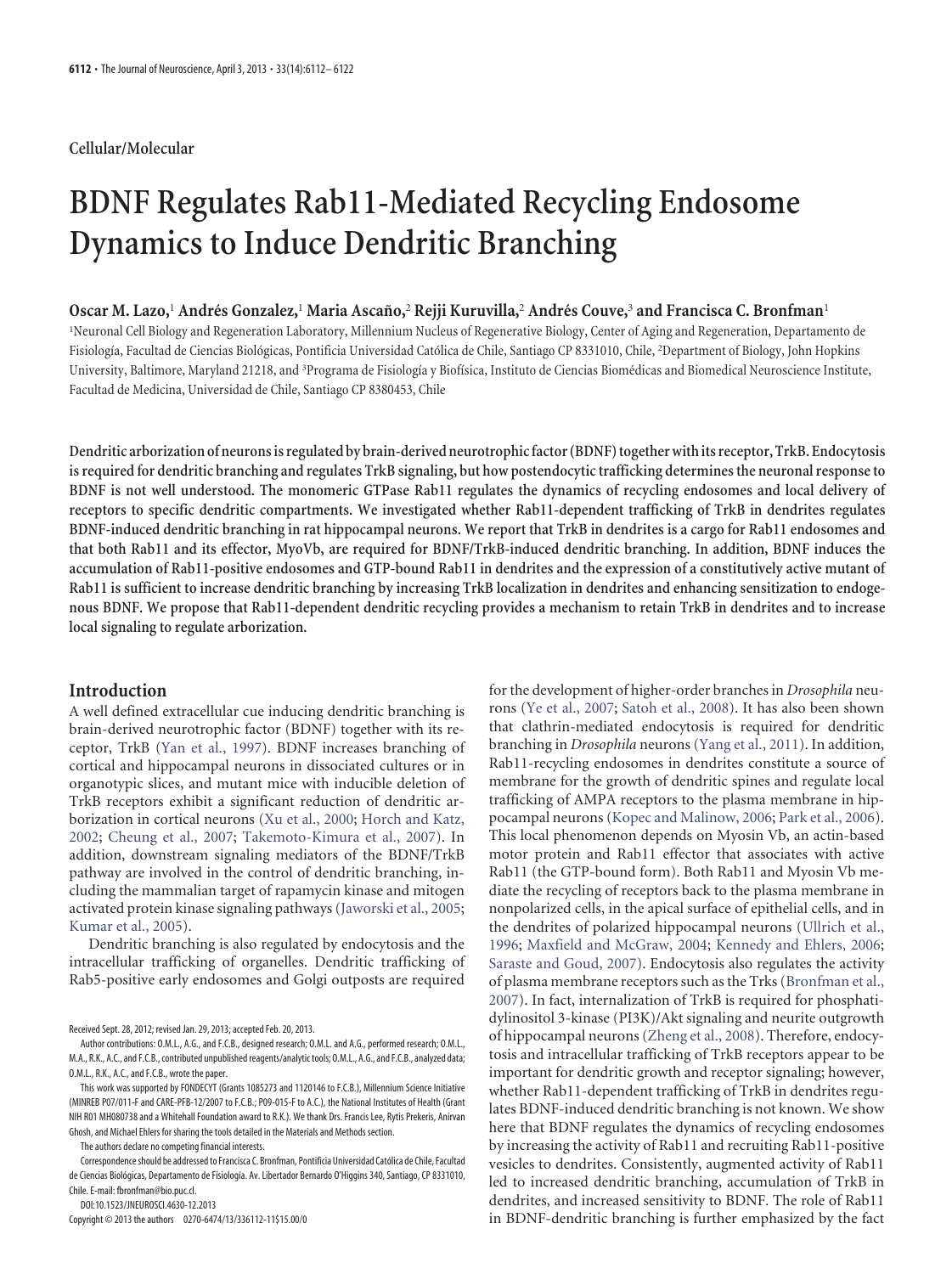that inhibition of Rab11 activity, or the actin-based motor Myosin Vb, abolished BDNF-induced dendritic branching. Our findings suggest that Rab11-dependent trafficking of TrkB in dendrites is required for BDNF-induced dendritic branching.

#### **Materials and Methods**

*Hippocampal neurons primary culture*. Embryonic hippocampal neurons from rats of either sex (embryonic days 17–19) were dissected as described previously [\(Shimada et al., 1998;](#page-10-13) [Fan et al., 2004\)](#page-9-2) in HBSS. After disaggregation, neurons were resuspended in MEM/HS (Minimum Essential Medium supplemented with 10% horse serum, 20% D-glucose, and 0.5 mm glutamine) and were seeded on poly-L-lysine (1 mg/ml) at low density for morphometric experiments (7000 cells/cm<sup>2</sup>) or at medium density for live-cell imaging or biochemical analysis (11,000 cells/ cm<sup>2</sup>). After 4 h, the culture medium was replaced with neurobasal medium supplemented with 2% B27 and 0.5 mm glutamine. Proliferation of non-neuronal cells was limited by the use of cytosine arabinoside (AraC; Sigma-Aldrich) at 5 DIV. The animals were obtained from the animal facilities of the Pontificia Universidad Católica de Chile and euthanatized under deep anesthesia according to the bioethical protocols of our institution.

*Stimulation and measurement of dendritic arborization induced by* BDNF. Hippocampal neurons (7 DIV) were stimulated with 4 nM (100 ng/ml) BDNF in culture medium; other treatments such as adenovirus transductions, transfections, and blocking antibody treatments were performed at the same time. In experiments with K252a (1 $\mu$ M), the drug was added 24 h after transfection to avoid cell death due to unspecific inhibition of other tyrosine kinases. After 48 h, dendritic arborization was analyzed by Sholl's analysis [\(Sholl, 1953\)](#page-10-14) and by counting the number of branching points.

For analysis of dendritic branching, the neurons were immunostained with anti-MAP2. We visualized entire dendrites with confocal microscopy using a Zeiss Axiovert 2000 inverted microscope equipped with a laser scan module and Pascal 5 software (Carl Zeiss). Images were acquired using a 63 $\times$  objective at 1024  $\times$  1024 pixel resolution along the *z*-axis of whole cells. *Z*-stacks were integrated and the images were segmented to obtain binary images. Ten concentric circles with increasing diameters (10  $\mu$ m each step) were traced around the cell body, and the number of intersections between dendrites and circles was counted and plotted for each diameter. Analysis was performed using the ImageJ plugin developed by the Anirvan Gosh Laboratory [\(http://biology.ucsd.](http://biology.ucsd.edu/labs/ghosh/software) [edu/labs/ghosh/software\)](http://biology.ucsd.edu/labs/ghosh/software). The number of total branching points of all dendrites was manually counted from the segmented images.

*Live*-*cell imaging of Rab11*. The neurons were transfected with Rab11- EGFP using calcium phosphate. After 48 h, they were transferred to Locke's medium for microscopy. Live-cell imaging was performed on an Olympus IX61 microscope equipped with a spinning disk module and a Hamamatsu Orca-*R*<sup>2</sup> digital camera connected to a computer with Cell-R software (Olympus). Images of single dendrites were acquired using the  $100 \times$  objective at intervals of 20 s for 30 min to establish the baseline. The neurons were then stimulated with  $4 \text{ nm}$  (100 ng/ml) BDNF. After allowing 3–5 min for diffusion of the ligand, we started an additional 30 min of capture. In the experiments using the K252a inhibitor (1  $\mu$ M) or latrunculin (10  $\mu$ M), we preincubated cells for 15 min with the compound and then established a baseline for 30 min exactly as described above. Then we stimulated neurons with 4 nm BDNF (100 ng/ml) and, after 3–5 min, started an additional 30 min of imaging. The analysis of Rab11-EGFP dynamics on dendrites was always performed in the segment immediately distal to the first branching point to avoid interference of the fluorescence changes in the cell body. This segment corresponds to the secondary dendrite. The length of secondary dendrites analyzed was also consistent among treatments. Integrated intensity (intensity of the signal standardized by the area) was measured in the same dendrites before and after the treatments and compared with paired statistical tests (see below).

Analysis of mobility of Rab11-positive endosomes was performed by comparing the distribution of fluorescence in the same dendrite at different time points (0, 5, 10, 15, 20, and 25 min). To measure the mobility of Rab11-



<span id="page-1-0"></span>**Figure 1.** BDNF-induced dendritic branching requires Rab11. *A*, Hippocampal neurons (7 DIV) were transduced with adenovirus EGFP and stimulated with BDNF for 48 h. After fixation, the neurons were labeled with anti-MAP2 and observed with confocal microscopy. Acquired *z*-stacks were integrated and inverted for morphometric analysis. *B*, Sholl's analysis showed that arborization profiles were significantly higher in EGFP neurons stimulated with BDNF, especially at 20  $\mu$ m from the cell body, suggesting increased branching.  $n = 24 - 37$  neurons from three independent experiments.*C*, Hippocampal neurons were transduced with adenovirus Rab11DN (green) and stimulated with BDNF. Neurons were also labeled with anti-MAP2 (black) for morphometric analysis. **D**, Sholl's analysis showed that neurons expressing Rab11DN did not increase their branching when exposed to BDNF. The profile of control EGFP neurons is plotted with a gray dashed line for reference.  $n = 21-22$  neurons from three independent experiments. *E*, *F*, The integrated arborization (area under Sholl's curve shown in *E*) and the number of branching points (*F*) were significantly increased by BDNF in neurons expressing EGFP but not in those expressing Rab11DN. *G*, The requirement of Rab11 for BDNF-induced dendritic branching was confirmed using small interference RNA (siRNA). We used PCR to detect the transcripts of Rab11A and Rab11B and compared their expression with the housekeeping gene GAPDH. We show that Rab11A/B siRNA reduced the abundance of both transcripts compared with the control and when normalized to GAPDH. *H*, Hippocampal neurons transfected with Rab11 siRNA, but not those transfected with control siRNA, failed to show an increase in number of branching points after 48 h of treatment with BDNF,  $n = 22-27$  neurons from two independent experiments.\* $p < 0.01$ ; \*\* $p < 0.001$ ; \*\*\* $p < 0.0001$ .

positive organelles, we used the Image Calculator (subtract option) of ImageJ software, which allows subtraction of the fluorescence pixel by pixel of one frame to another one (e.g., fluorescence from frame [5 min after BDNF] - fluorescence from frame [0 min after BDNF]). The fluorescence that is located in the same place will be subtracted, whereas the fluorescence distributed in different places will be conserved. Differences were averaged, standardized, and compared using paired Student's *t* test.

Analysis of the enlargement of Rab11-positive structures was performed by comparing the fraction of total dendritic Rab11 that is found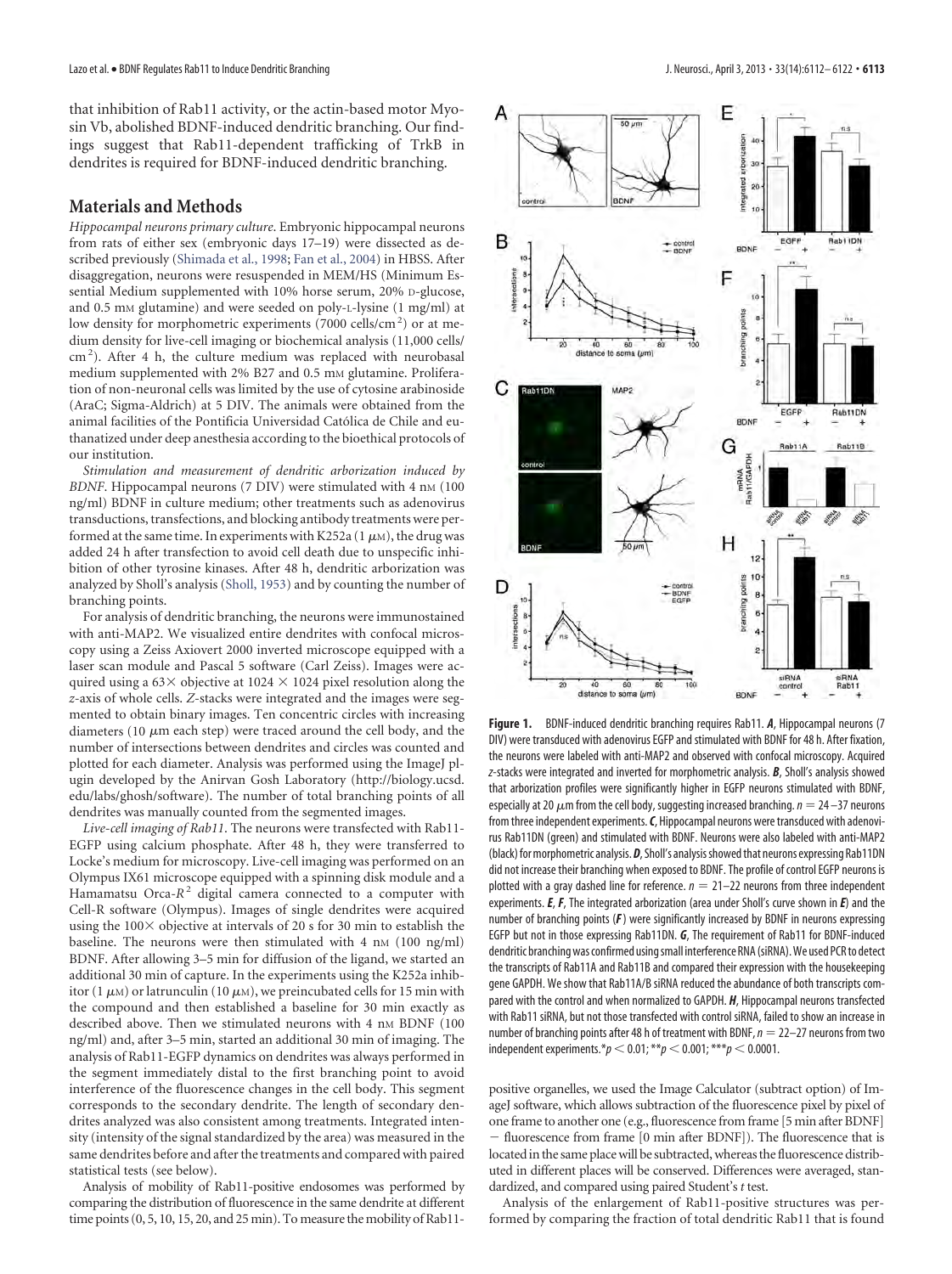in structures bigger than 0.85  $\mu$ m<sup>2</sup>. Images were segmented and automatic object counting was performed using ImageJ software. Objects were classified by size and the frequency of bigger structures was calculated, averaged, and compared using ANOVA.

*Microscopy detection and quantification of active Rab11 in dendrites*. A fusion protein of glutathione-S-transferase (GST) and Rab11 binding domain with FIP3 was produced in BL21 *E*. *coli*, transformed with pGEX-GST-FIP3 plasmid (generously provided by Dr. Rytis Prekeris), and stimulated for 4 h with IPTG. The protein GST-FIP3 was purified from bacteria lysate using glutathione-agarose beads. For use as a probe, the protein was eluted in a solution of reduced glutathione (similar methods have been described previously for other GTPases such as RhoA; [Gehler et al., 2004\)](#page-9-3).

The neurons were stimulated with  $4$  nm BDNF (100 ng/ml) for 20 min, fixed with PFA, permeabilized, and blocked in 3% BSA in incubation buffer (50 mm Tris-Cl, 50 mm NaCl, 5 mm MgCl<sup>2</sup>, 0.5 mm DTT, 1 mm EDTA, 0.25 m sucrose, and 0.2% Triton X-100, pH 7.2) for 45 min. The neurons were then incubated overnight with  $\sim$  20  $\mu$ g/ml GST-FIP3 in incubation buffer with rotation at 4°C. After 2 brief washes in HBSS, the neurons were refixed in PFA and washed in PBS and then a standard immunofluorescence assay with anti-GST was performed.

We performed microscopy of single dendrites from neurons labeled with GST-FIP3. We analyzed the three brightest secondary dendrites for each neuron and measured the integrated intensity (intensity of the signal standardized by the area). The background was calculated from images of neurons treated with GST and this baseline was calculated for and subtracted from each dataset.

*Immunoendocytosis and colocalization*. For the colocalization studies, the neurons were cotransfected with EGFP and Flag-tagged TrkB using calcium phosphate [\(Watson and Latchman, 1996;](#page-9-4) [Goetze et al., 2004\)](#page-9-4) or Lipofectamine 2000 (Invitrogen). After 48 h, the neurons were incubated for 90 min in neurobasal medium for depletion of endogenous trophic factors and loaded with Alexa Fluor 647-conjugated transferrin for 60 min to label recycling endosomes. Neurons were then washed briefly in chilled PBS and incubated with mouse anti-Flag antibodies conjugated to Alexa Fluor 555 fluorochrome (20  $\mu$ g/ml). After 30 min, the cells were washed with PBS at 37°C and stimulated with 4 nM BDNF (100 ng/ml) for 15 min, fixed, and compared with no-internalization controls.

Dendrite images were acquired using confocal microscopy, treated with deconvolution algorithms, and then colocalization of TrkB or transferrin with Rab11 was analyzed by calculating the Manders correlation index (M1; [Bolte and Cordelieres, 2006\)](#page-9-5). We estimated the resolution limit of our correlation analysis by studying colocalization in control dendrites that were fixed, not permeabilized, and stained with anti-Flag antibody. The limit was calculated to be  $M1 = 0.194$ . In addition, to identify true colocalization events, we performed Van Steensel's analysis and tested the results for Gaussian fitting (all of our samples fit with an  $R^2 \ge 0.9$ ). Analysis was performed using the JACoP plugin for ImageJ [\(http://rsbweb.nih.gov/ij/plugins/track/jacop.html\)](http://rsbweb.nih.gov/ij/plugins/track/jacop.html).

For recycling analysis, the neurons were cotransfected with EGFP and/or Rab11DN and Flag-tagged TrkB. After 48 h, the neurons were incubated for 90 min in neurobasal medium for depletion of endogenous trophic factors. The neurons were then washed briefly in chilled PBS and incubated with mouse anti-Flag antibodies conjugated to Alexa Fluor 555 fluorochrome (20  $\mu$ g/ml). After 30 min, the cells were washed with



<span id="page-2-0"></span>**Figure 2.** BDNF signaling increases localization of Rab11 in dendrites. *A*, Hippocampal neurons were transfected with Rab11- EGFP and dendrites were observed using spinning-disk microscopy. Images of the same dendrites were acquired for 45 min before and 45 min after BDNF stimulation. Images were then segmented by intensity; the pseudocolor scale for intensity is indicated. *B*, Plot of quantification of dendrites from 5-7 independent sessions of microscopy showing that BDNF induced a fast and significant increase in dendritic Rab11 (black circles). Control with vehicle only (mock) is plotted in gray circles. *C*, To illustrate that the Rab11-positive vesicles are more static after treatment with BDNF, three photograms at 10 min intervals have been color coded (red, green and blue) and overlapped. The overlapping area between the three colors clearly increased after treatment with BDNF. D, To quantify mobility of Rab11-positive structures, pairs of frames taken with differences of 5 min were compared by subtraction. Although dynamic changes in the distribution of the fluorescence preserves signal, more static structures results in signal reduction. We performed this analysis at three different time intervals (0 –5 min, 10 –15 min, 20 –25 min) before and after stimulation with BDNF in three independent experiments. After BDNF, Rab11 signal was on average 20% more static.*E*, Pictures of the same dendrite before and after stimulation with BDNF, with Rab11 in green and the edges of the structures automatically traced in white, illustrate that after BDNF stimulation, Rab11 was found in larger structures. The size of the white delimited objects appears to be increased after the addition of BDNF. F, Quantification of the fraction of that Rab11 in structures of size larger than 0.85  $\mu$ m<sup>2</sup> shows that the size of Rab11-positive vesicles increased rapidly and reached a maximum 20 min after stimulation with BDNF.  $**p < 0.001$ .

PBS at 37°C and stimulated with 4 nm BDNF (100 ng/ml) for 30 min. After the internalization of TrkB-Flag receptors, the remaining antibodies on the cell surface were removed using three washes with PBS/EDTA. Recycled receptors back on the cell surface were labeled using a 60 min incubation with Alexa Fluor 647-conjugated secondary anti-mouse antibodies. Recycling is proportional to the detected anti-Flag signal that returned to the plasma membrane minus the nonspecific binding of the antibody to the neurons at the initial "zero" time of recycling. The neurons were finally washed and fixed in PFA/sucrose and images were captured by confocal microscopy.

*Determination of dendritic levels of endogenous TrkB*. The same neurons used for morphologic studies were colabeled with anti-TrkB for analyzing the amount of the endogenous receptor in dendrites. Images of equivalent segments of secondary dendrites were acquired as *z*-stacks in confocal microscopy and reconstructed. The integrated fluorescence in dendrites was then measured as described above for the other markers.

*TrkB/BDNF sensitization experiment*. Hippocampal neurons (7 DIV) were transduced with adenovirus for the expression of either control EGFP or the Rab11CA mutant. After 48 h, the neurons were stimulated with 0.02, 0.2, or 2 nm BDNF (0.5, 5, and 50 ng/ml, respectively) for 15 min. After washing, the neurons were fixed in 4% PFA, 3% sucrose, and phosphatase inhibitors. We then performed an immunofluorescence assay to detect phosphorylated CREB (pCREB anti-ser133) in the cell nucleus. Nuclei were labeled with Hoechst stain for 20 min and the staining defined the region for measurement of integrated fluorescence (intensity of the signal per area units). The values are expressed as nuclear pCREB/ whole cell pCREB ratio and standardized to the control (time 0).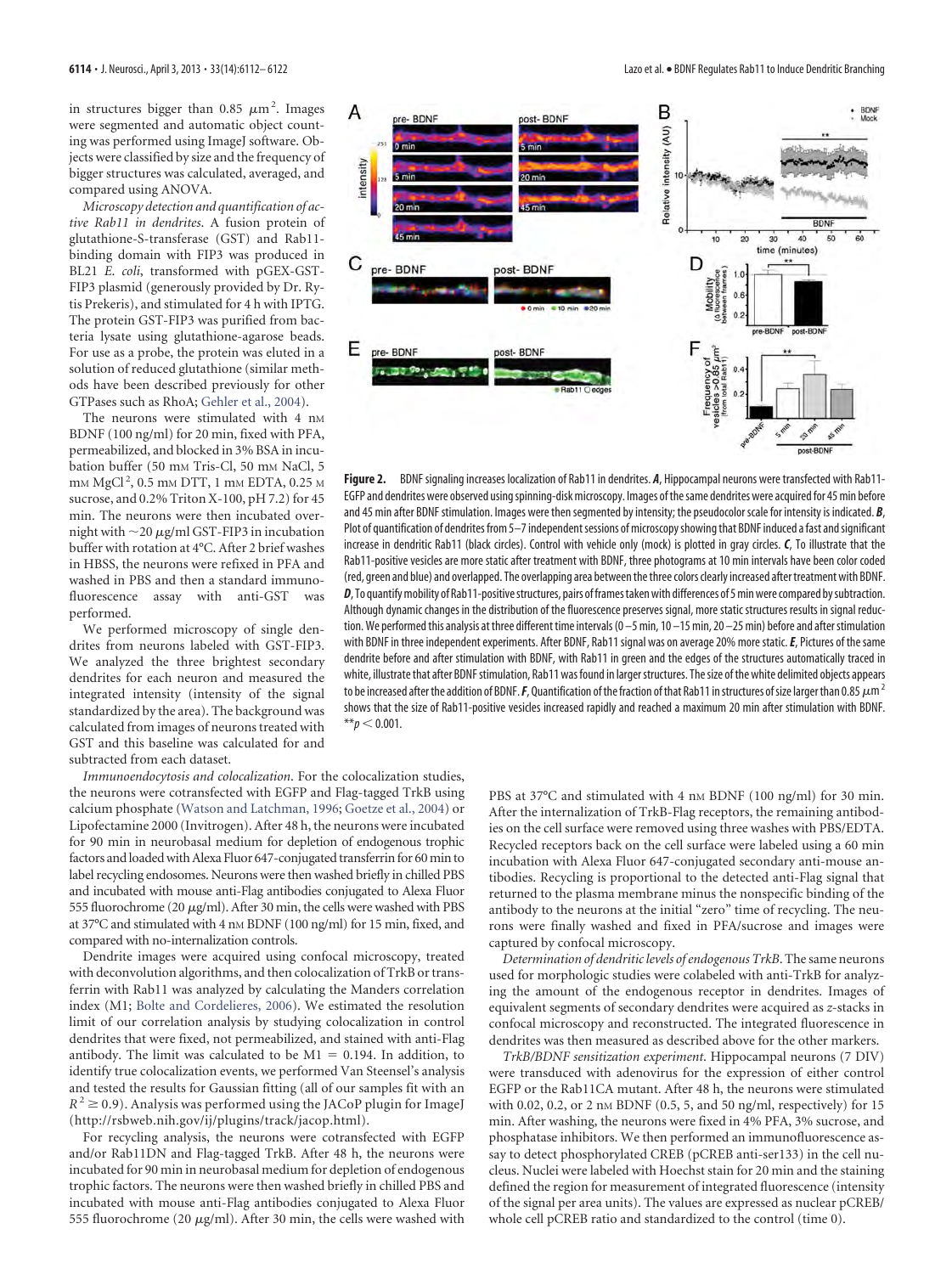

<span id="page-3-0"></span>**Figure 3.** BDNF-induced increase of Rab11 localization in dendrites depends on TrkB activity. *A*, BDNF-induced increase of Rab11 in dendrites was studied with the same method described in [Figure 2](#page-2-0) in the presence of the tyrosine kinase inhibitor K252a. Representative images of the same dendrites before and after BDNF are shown with a pseudocolor intensity indicator. *B*, Plot of quantification ofmean intensity inthesame dendrites before and after BDNFstimulation. Values with or without BDNF correspond to six independent experiments and were compared using paired *t* test.  $p < 0.01$ .



<span id="page-3-1"></span>**Figure 4.** BDNF signaling increases Rab11-GTP in neurons. *A*, Hippocampal neurons were stimulated with BDNF or vehicle (control) for 20 min, fixed, and probed for GTP-bound Rab11 with a GST-FIP3 fusion protein. GST was developed for immunofluorescence using anti-GST antibodies followed by fluorescently conjugated secondary antibodies. Insets correspond to the brightest dendrite of each neuron and are indicated with an orange rectangle. *B*, We quantified intensity of the three brightest dendrites per neuron and observed that BDNF increased GTP-bound Rab11 in dendrites significantly.  $n = 182-191$  dendrites from 61-64 neurons in five different experiments. We also performed the experiment in neurons (with no BDNF stimulation) expressing Rab11DN and Rab11CA as negative and positive controls, respectively. \*\*\**p* < 0.0001. *C*, *D*, In the same experiments, we analyzed images from the cell bodies separately. We found that the basal activation of Rab11 was high, but BDNF also increased GTP-bound Rab11 significantly.  $n = 54 - 72$  neurons from two independent experiments. \*\* $p < 0.005$ .

*Immunofluorescence*. Hippocampal neurons were washed in PBS and then fixed with ice-cold 3% PFA and 4% sucrose in PBS for 15 min. After 3 washes, the cells were incubated in 0.15 M glycine, pH 7.4, for 10 min. The neurons were washed and then blocked and permeabilized with 3% BSA and 0.2% saponin in PBS for 1 h. The samples were then incubated overnight at 4°C with the following primary antibodies: mouse anti-MAP2 (Millipore), rabbit anti-TrkB (Millipore, Millipore), rabbit anti-GST (Abcam), rabbit anti-Myosin Vb (kindly provided by Dr. El-Husseini, British Columbia University) at a dilution of 1:200 in 3% BSA,  $0.05\%$  saponin,  $0.1 \text{ mm }$ CaCl<sub>2</sub>, and  $1.5 \text{ mm }$ MgCl<sub>2</sub> in PBS. After 3 washes, the cells were incubated with fluorescently conjugated secondary antibodies at 1:500 in the same solution for 1.5 h at room temperature. For the assay of nuclear pCREB detection, neurons were blocked and permeabilized in 4% BSA and 0.5% Triton X-100 and then incubated with rabbit anti-pCREB (Cell Signaling Technology) at a dilution of 1:750 in 2% BSA, 0.1% Triton X-100, 0.1 mm CaCl<sub>2</sub>, and 1.5 mm MgCl<sub>2</sub> in PBS. Secondary antibodies were diluted in the same incubating solution. Finally, the samples were washed in PBS and distilled water and mounted in Mowiol for fluorescence microscopy.

*Statistical analysis*. Sholl's analysis curves and intensity profiles in live-cell imaging experiments were compared using a two-way ANOVA of repeated measures, followed by a Bonferroni posttest to compare all pairs of datasets. Averaged measures of fluorescence in live-cell imaging were compared by paired Student's *t* test. Groups of treatments (integrated arborization, branching points, intensity of TrkB fluorescence) were compared using a one-way ANOVA or Tukey's test, followed by Dunn's comparison of all columns; only the sensitization assay was compared using a twoway ANOVA test. The intensity of GST-FIP3 labeling was compared using Student's *t* tests. Significance levels ( $p < 0.01$ ,  $p < 0.001$ , or  $p <$ 0,0001) and the sample size (*n*, the number of sample units and times the experiment was repeated) are indicated in each figure legend. The values are means  $\pm$  SEM. Statistical analyses were performed using Prism 4 for Macintosh (GraphPad).

#### **Results**

#### **BDNF-induced dendritic branching requires Rab11**

It is well known that BDNF causes dendritic growth in hippocampal neurons [\(Horch and Katz, 2002;](#page-10-2) [Cheung et al.,](#page-9-0) [2007;](#page-9-0) [Takemoto-Kimura et al., 2007\)](#page-10-3). We conducted a series of complementary experiments to investigate whether BDNFinduced dendritic growth requires intracellular trafficking along the slow recycling route. First, we performed a standard BDNF-dependent dendritic growth assay by incubating 7 DIV hippocampal neurons grown at low density with 4 nM BDNF (100 ng/ml) for 48 h. As expected, we found that BDNF increased dendritic arborization [\(Fig. 1](#page-1-0)*A*, *B*, *E*; control 28.7  $\pm$ 6.3, BDNF 41.9  $\pm$  7.5). Sholl's profiles indicated significant differences in arborization at 20  $\mu$ m from the center of the cell body, indicating that exogenous addition

of BDNF affected mainly the branching of dendrites and not the number of primary dendrites or total dendrite length [\(Fig. 1](#page-1-0)*B*). We measured the number of branching points directly [\(Fig. 1](#page-1-0)*F*) and found that BDNF induced a twofold increase in the ramification of dendrites. We then performed the same assay in 7 DIV hippocampal neurons transduced with adenovirus driving the expression of EGFP and a dominant-negative mutant of Rab11 (Rab11DN). We found that expression of Rab11DN completely abolished BDNF-dependent dendritic growth [\(Fig. 1](#page-1-0)*C*,*D*,*F*). To confirm that Rab11 activity was required for BDNF-induced dendritic branching and that the effect was not due to nonspecific effects of the Rab11DN mutant, we transfected hippocampal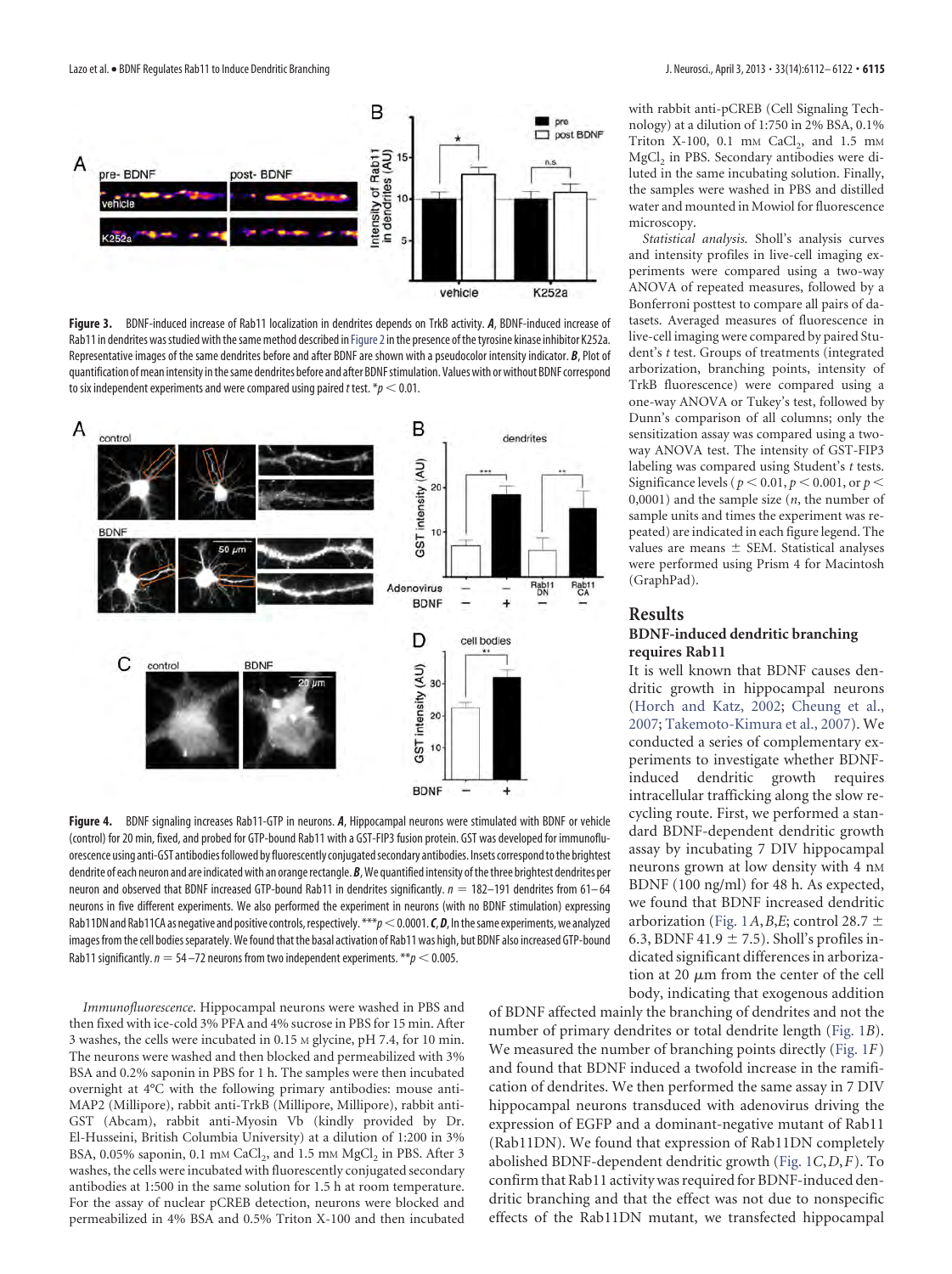



<span id="page-4-0"></span>**Figure 5.** BDNF-induced increase of Rab11 localization in dendrites depends on the actin cytoskeleton. *A*, To analyze whether the BDNF-induced increase of Rab11 in dendrites depends on trafficking through actin-based molecular motors, we incubated neurons with the actin destabilizer latrunculin for 15 min. Treated and control dendrites were colabeled for MAP2 and phalloidin. Labeling for F-actin was reduced significantly in treated neurons. *B*, BDNF-induced increase of Rab11 in dendrites was studied with the same method described in [Figure 2](#page-2-0) but in the presence of 10  $\mu$ M latrunculin. Representative images of the same dendrites before and after BDNF are shown with a pseudocolor intensity indicator.*C*, Quantification of live-cell imaging experiments investigating Rab11EGFP mobilization to dendrites [\(Fig. 2\)](#page-2-0) showed that latrunculin inhibited BDNF-induced recruitment of Rab11 to dendrites.  $n=4$  latrunculin and 10 control independent experiments.  $p < 0.01$ .

neurons with a small interference RNA directed against the sequence of Rab11A and Rab11B. The transfection of the antisense oligonucleotides consistently reduced the number of transcripts from both Rab11A and Rab11B, both as measured by PCR and compared with the housekeeping gene GAPDH [\(Fig. 1](#page-1-0)*G*). Neurons transfected with control oligonucleotides and treated with BDNF increased dendritic branching points, as shown for naive neurons; however, neurons transfected with the small interference RNA for Rab11A/B did not respond to BDNF [\(Fig. 1](#page-1-0)*H*).

#### **BDNF induces accumulation of Rab11-positive endosomes in dendrites**

To determine whether stimulation with BDNF results in a change of distribution of Rab11-positive vesicles, 7 DIV hippocampal neurons were transfected with a plasmid driving the expression of Rab11-EGFP. After 48 h, we performed live-cell imaging of the Rab11-positive structures in secondary dendrites. We first established a baseline by capturing images of Rab11 in a single dendrite for 45 min and then stimulated the neurons with 4 nM BDNF and captured images of the same dendrite for an additional 45 min

<span id="page-4-1"></span>**Figure 6.** The actin-dependent molecular motor Myosin Vb is expressed in hippocampal neurons and is required for BDNF-induced dendritic arborization. *A*, Hippocampal neurons at 7 DIV were probed for Myosin Vb (green), an actin-based molecular motor that binds to the active form of Rab11. Costaining with anti-MAP2 (red) shows that Myosin Vb was distributed along the entire somatodendritic domain. *B*, To evaluate the participation of Myosin Vb in BDNFinduced dendritic branching, we transfected hippocampal neurons with EGFP or a dominantnegative mutant of Myosin Vb that was EGFP tagged (MyoVbDN). We then stimulated the neuronsfor 48 hwith BDNF and analyzed its dendritic arborization.*C*,Quantification of dendritic branching points revealed that BDNF-induced arborization was blocked significantly in MyoVbDN-expressing neurons compared with neurons expressing EGFP.  $n = 16 - 18$  neurons from three independent experiments.  $* p < 0.01$ .

[\(Fig. 2](#page-2-0)*A*). When we analyzed the total intensity of Rab11WT-EGFP in the visualized dendritic segments, we observed that the intensity increased significantly after the addition of BDNF [\(Fig.](#page-2-0) [2](#page-2-0)*B*); this effect was dependent on the phosphorylation of receptors because it was blocked by the presence of a K252a inhibitor [\(Fig. 3\)](#page-3-0). We also observed that after the addition of BDNF, Rab11-positive structures were 20% less mobile [\(Fig. 2](#page-2-0)*C*,*D*) and significantly larger [\(Fig. 2](#page-2-0)*E*,*F*), suggesting that there is not only an increase in the amount of the protein, but also an increase of Rab11-positive vesicular compartments in dendrites after stimulation with BDNF.

#### **BDNF increases the amount of active Rab11 in dendrites**

To assess whether the increased accumulation of Rab11-positive endosomes in BDNF-induced dendrites is accompanied by BDNF-induced activation of Rab11, we measured the proportion of active Rab11 (GTP-bound conformation) after BDNF treatment. We treated 9 DIV hippocampal neurons with BDNF and measured the activity of Rab11 *in situ* using a standard assay that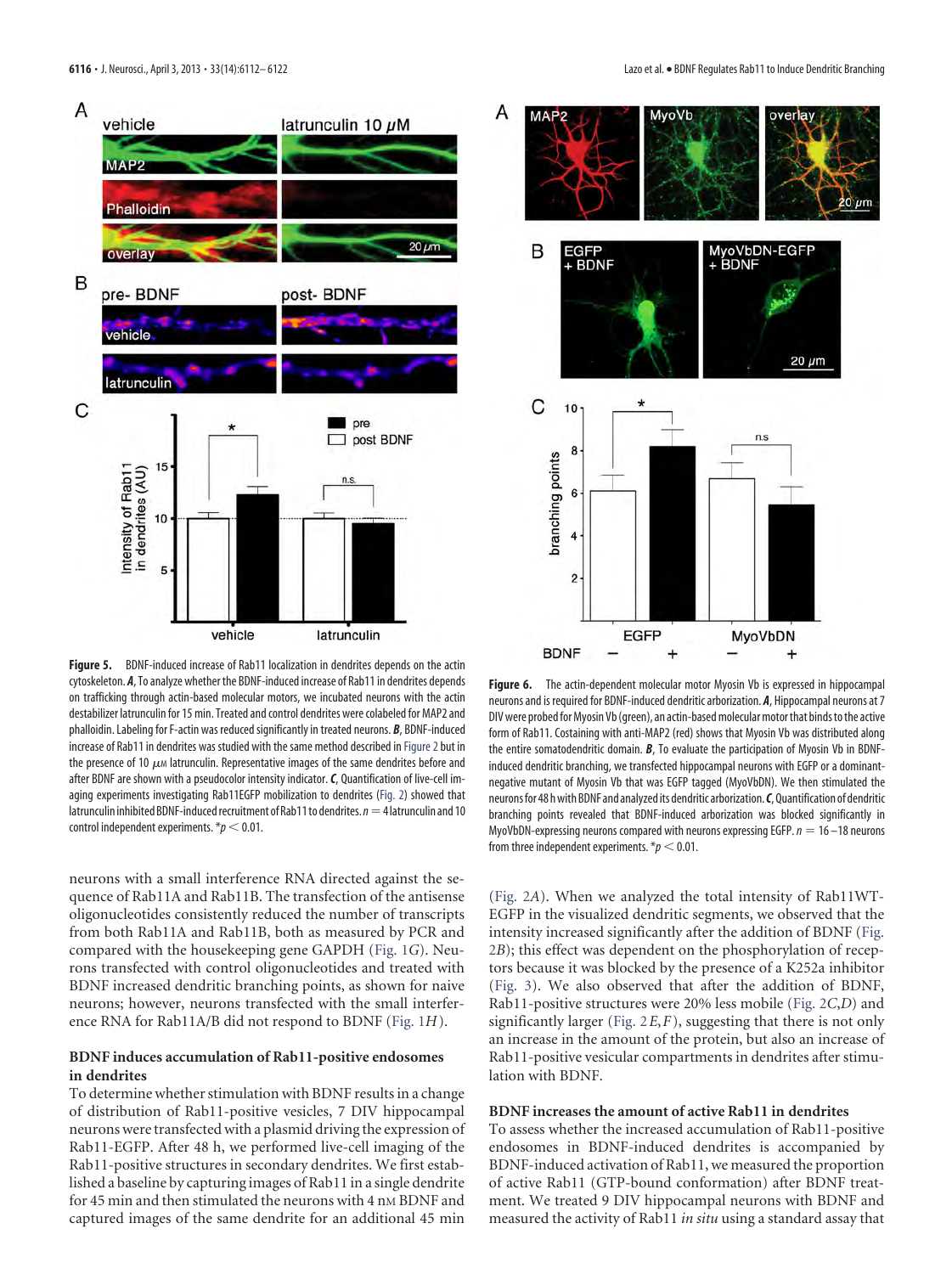

<span id="page-5-0"></span>**Figure 7.** Endocytosed TrkB receptor recycles through Rab11-positive endosomes in the cell body and dendrites. *A*, *B*, Hippocampal neurons were cotransfected with TrkB-Flag and Rab11-EGFP. After 48 h, the neurons were loaded with transferrin as a recycling endosome marker and then incubated at 4°C with anti-Flag antibody. TrkB internalization was stimulated with BDNF at 37°C. Fixed neurons were observed with confocal microscopy.Without BDNF (*A*), anti-Flag was located at thesurface of dendrites, whereas Rab11 and transferrin colocalized within the dendrites. After 15 min of BDNF stimulation (*B*), TrkB receptors had an intracellular distribution that partially colocalized with Rab11 and transferrin.*C*, Quantification of colocalizing Transferrin/Rab11 and TrkB/Rab11 using Manders correlation index (M1) before and after internalization of TrkB with BDNF. Although preloaded transferrin was always correlated  $>$  0.6 with Rab11, TrkB exhibited an initial Manders index of 0.343, which increased significantly after 15 min with BDNF, reaching 0.505. Background correlation has been calculated from fixed—and not permeabilized dendrites stained with anti-Flag and is indicated in the figure, representing the resolution limit of our colocalization analysis ( $\sim$  0.194). This result suggests that, after internalization, part of the TrkB receptors were targeted to Rab11 endosomes.

uses a fusion protein of glutathione-Stransferase (GST) and the Rab11-binding domain of FIP3, a known effector of this GTPase [\(Hales et al., 2001;](#page-10-15) [Meyers and](#page-10-16) [Prekeris, 2002\)](#page-10-16). After BDNF treatment, fixed neurons were incubated with GST-FIP3. We then detected the probe via immunofluorescence using anti-GST antibodies. In dendrites, Rab11-GTP increased 175% after stimulation with BDNF compared with the control condition [\(Fig. 4](#page-3-1)*A*,*B*). As negative and positive controls for this experiment, we used hippocampal neurons transduced with a Rab11 dominant-negative (Rab11DN) or a Rab11 constitutively active (Rab11CA) mutant, respectively. Neurons expressing Rab11DN displayed significantly lower GST-FIP3 labeling compared with neurons expressing Rab11CA. Finally, we studied Rab11 activity in the cell bodies and found that stimulation with BDNF caused a 42% increase in GST-FIP3 labeling [\(Fig. 4](#page-3-1)*C*,*D*). These data indicate that BDNF induces an increase in the GTPbound form of Rab11, enhancing its ability to interact with effector proteins, a phenomenon that appears to be more robust in dendrites than in cell bodies.

#### **BDNF-mediated dendritic branching is dependent on Myosin Vb activity**

Several reports have shown that Rab11 dependent recycling and movement of vesicles in dendrites depends on Myosin Vb and actin microfilaments [\(Lapierre et](#page-10-17) [al., 2001;](#page-10-17) [Hales et al., 2002;](#page-10-18) Lisé et al., [2006;](#page-10-19) [Wang et al., 2008;](#page-10-20) [Chu et al., 2009\)](#page-9-6). First, to analyze whether the BDNFdependent increase of Rab11 in dendrites requires the actin cytoskeleton, we desta-

 $\leftarrow$ 

 $n = 17-25$  dendrites from three independent experiments.  $**p < 0.001$ . **D**, To analyze whether the recycling of TrkB receptors depends on Rab11 endosomes, we cotransfected EGFP or Rab11DN and TrkB-Flag in hippocampal neurons. We first labeled the TrkB-Flag at the cell surface with mouse anti-Flag and then stimulated internalization of TrkB with BDNF and washed the remaining anti-Flag in the plasma membrane. We incubated the neurons with a fluorescently labeled secondary antibody to detect the recycling receptors that returned to the cell surface. Images from cell bodies and secondary dendrites were acquired by confocal microscopy. Right, Surface and total TrkB-Flag receptor for two controls: first, before the internalization when all the labeled receptor was in the cell surface and, second, after the PBS-EDTA stripping, when there was internalized receptor but no labeled receptor in the surface. **E**, Quantification of fluorescence intensity showed that the expression of Rab11DN decreased the recycling of TrkB receptors in the cell body and secondary dendrites significantly compared with the EGFP-expressing neurons.  $n = 18 - 33$  cell bodies and 40 – 62 dendrites from three independent experiments.  $*_p$  < 0.01;  $^{***}$ *p* < 0.0001.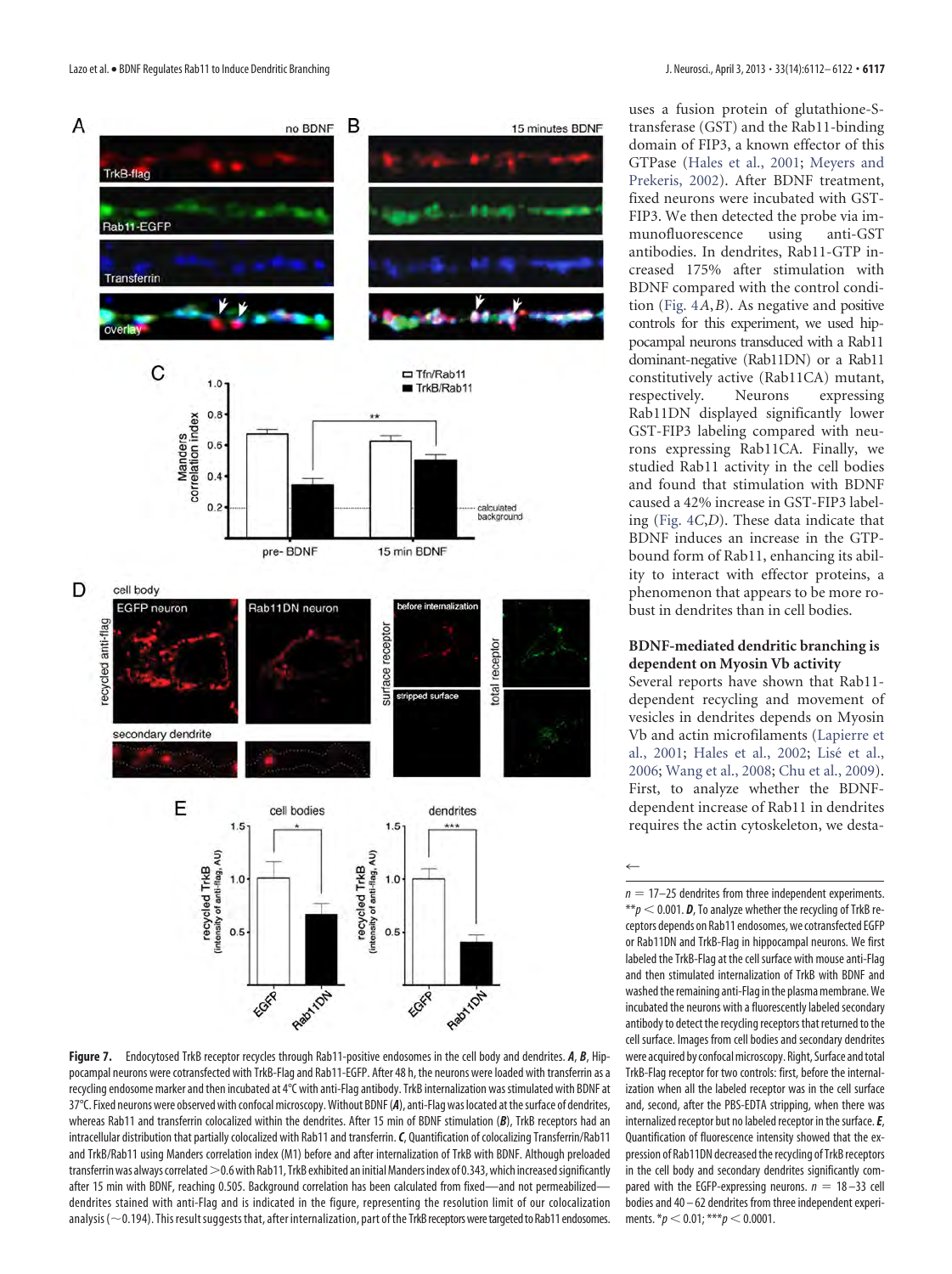bilized the actin filaments with 10  $\mu$ M latrunculin for 15 min [\(Fig. 5](#page-4-0)*A*). Destabilization of polymerized actin blocked the BDNF-induced increase of Rab11 fluorescence in dendrites [\(Fig.](#page-4-0) [5](#page-4-0)*B*,*C*), suggesting that actin-associated molecular motors are involved in the movement of Rab11-positive structures along the dendrites and are required for the accumulation of Rab11-vesicles in dendrites. Therefore, we then investigated whether Myosin Vb is a downstream effector of active Rab11 in regulating BDNF-induced dendritic branching. As expected, Myosin Vb was expressed and distributed in the somatodendritic domains [\(Fig. 6](#page-4-1)*A*). We transfected 7 DIV hippocampal neurons with a dominantnegative mutant of Myosin Vb EGFP (MyoVbDN) or with EGFP and stimulated the neurons with BDNF for 48 h. Consistent with our hypothesis, we found that BDNF failed to induce an increase of dendritic branching points in MyoVbDN-expressing neurons compared with control neurons [\(Fig. 6](#page-4-1)*B*,*C*).

These results suggest that BDNF induces the accumulation of Rab11-positive endosomes into dendrites by a mechanism that involves the actin cytoskeleton and the actin-binding motor Myosin Vb. MyoVb-dependent trafficking of Rab11 vesicles is required downstream of BDNF/ TrkB signaling to induce dendritic branching, because expression of My-

oVbDN prevents BDNF-induced dendritic branching.

#### **TrkB is a cargo for Rab11 endosomes**

In peripheral sympathetic neurons, the anterograde transport of TrkA receptor to axons is mediated via Rab11-positive endosomes (Ascaño et al., 2009). Given that we observed an increase in Rab11-positive endosomes in dendrites with BDNF stimulation, we investigated whether the BDNF receptor TrkB was a cargo of Rab11-positive endosomes. Using an immunoendocytosis assay, we found that after the addition of BDNF, there was a 50.5% of colocalization between internalized Flag-tagged TrkB receptors and Rab11EGFP vesicles in dendrites (Manders correlation index M1 between TrkB/Rab11 was 0.343 with no BDNF and reaches  $0.505 \pm 0.036$  after BDNF stimulation; [Fig. 7](#page-5-0)*A*–*C*). Moreover, expression of Rab11DN reduced the recycling of Flagtagged TrkB receptors in the cell body and in dendrites [\(Fig.](#page-5-0) [7](#page-5-0)*D*,*E*). The inhibitory effect of Rab11DN on the recycling of Flag-tagged TrkB in dendrites was more pronounced than in neuronal cell bodies [\(Fig. 7](#page-5-0)*D*,*E*), which supports the idea that Rab11 endosomes were being accumulated in dendrites.

#### **Expression of a constitutively active form of Rab11 increases TrkB localization in dendrites, dendritic branching, and responsiveness to BDNF**

To determine whether activation of Rab11 was sufficient to increase dendritic branching or if it has a synergistic effect with BDNF, we compared the BDNF-induced arborization in neurons transduced with adenoviruses for Rab11CA and EGFP. Interest-



<span id="page-6-0"></span>**Figure 8.** Expression of Rab11CA increases dendritic branching independently of exogenous stimulation with BDNF. *A*, Hippocampal neurons were transduced with adenovirus Rab11CA and stimulated with 4 nm BDNF (100 ng/ml) for 48 h. Transduced neurons (green) were also labeled with anti-MAP2 (black) for morphometric analysis. *B*–*D*, Sholl's analysis (*B*) and its integrated area (C), as well as the number of branching points (D), showed that neurons expressing Rab11CA increased arborization even if they were not stimulated with exogenous BDNF.  $n = 23-26$  neurons from four independent experiments.  $**p < 0.001$ .

ingly, we found that the expression of Rab11CA increased arborization, even in neurons without any exogenous BDNF stimulation. Moreover, Rab11CA neurons did not exhibit additional increases in dendritic arborization compared with EGFP neurons when treated with exogenous BDNF [\(Fig. 8](#page-6-0)*A*–*C*). Similar results were obtained when branching points were quantified [\(Fig. 8](#page-6-0)*D*).

Given that TrkB recycling in dendrites depends on Rab11 and that BDNF activation induces the movement of Rab11 endosomes to dendrites, we hypothesized that the expression of Rab11CA would increase TrkB levels in dendrites and may thus increase neuronal sensitivity to endogenous BDNF that was previously under its sensitivity threshold. This may explain why Rab11CA expression is sufficient to increase dendritic branching without the addition of BDNF to the cell culture media. When we transduced 9 DIV hippocampal neurons with EGFP and Rab11CA for 48 h and then used immunostaining to analyze the endogenous distribution of TrkB in dendrites, we observed that neurons expressing the Rab11CA form exhibited more TrkB in the dendritic shaft. We also observed that the Rab11CA-induced increase of endogenous dendritic TrkB was not abolished by the presence of the tyrosine kinase inhibitor K252a, suggesting that accumulation of TrkB in dendrites is downstream of increased Rab11 activity [\(Fig. 9](#page-7-0)*A*,*B*).

To address the possibility that Rab11CA expression sensitizes neurons to endogenously secreted BDNF, we analyzed Rab11CAinduced dendritic branching in the presence of an antibody that blocks the binding of BDNF to TrkB or in the presence of the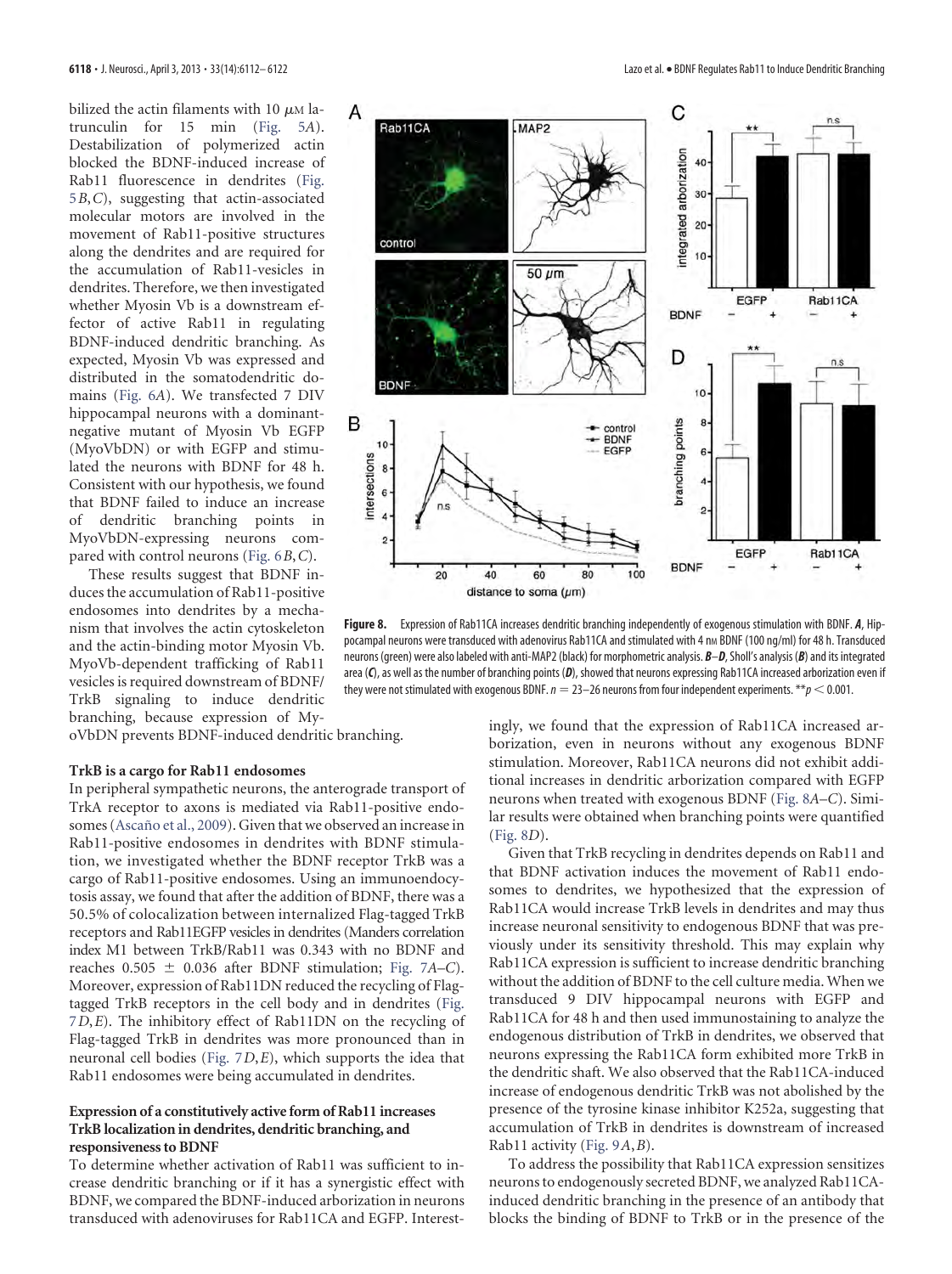

<span id="page-7-0"></span>**Figure9.** Expression of Rab11CA induces an increase of TrkB localization in dendrites andsensitizationto BDNF.*A*,Hippocampal neurons were transduced with adenovirus EGFP or Rab11CA (green) and after 24 h a group of Rab11CA-expressing neurons was treated with K252a 1  $\mu$ m. After 48 h, the neurons were fixed and labeled with anti-TrkB (red). Rab11CA and Rab11CA + K252a showed increased localization of TrkB in dendritic protrusions. *B*, The intensity of TrkB labeling was measured in secondary dendrites, showing that TrkB was enriched in dendrites of Rab11CA-expressing neurons regardless of whether they were treated with K252a.  $n =$  dendrites from 18 –24 neurons from two different experiments. \* $p < 0.01$ . *C*, To determine whether the increase

inhibitor K252a. We found that both depletion of endogenously secreted BDNF and inhibition of tyrosine kinase activity of the receptor completely abolished the Rab11CA-induced increase of dendritic branching points [\(Fig. 9](#page-7-0)*C*). Finally, consistent with the idea that expression of Rab11CA sensitizes neurons to endogenous BDNF, we found higher levels of pCREB, a transcription factor activated by TrkB signaling, in Rab11CA-expressing hippocampal neurons compared with EGFP-expressing neurons at low doses of BDNF (0.02 nM and 0.2 nM). However, at higher doses of BDNF beyond saturating levels (2 nM), the difference in p-CREB levels between Rab11CA-expressing neurons and control neurons was abolished [\(Fig. 9](#page-7-0)*D*,*E*). These results support the notion that the expression of constitutively active Rab11 enhances neuronal sensitivity to limiting levels of BDNF.

Finally, to address whether there is a functional relationship between Rab11 and Myosin Vb, we coexpressed the Rab11CA form and the MyoVbDN to assess whether MyoVbDN blocks the Rab11CA-induced dendritic branching. As shown in [Figure 10,](#page-8-0) 2 d of expression of MyoVbDN in 7 DIV hippocampal neurons significantly reduced dendritic branching induced by the expression of Rab11CA.

# **Discussion**

 $\leftarrow$ 

How BDNF and TrkB signaling orchestrate all of the cellular processes required to induce dendritic branching, such as intracellular trafficking and cytoskeleton rearrangement, is not well understood. The aim of our study was to determine whether Rab11-dependent trafficking of TrkB in dendrites regulates BDNFinduced dendritic branching. We show

of dendritic branching in Rab11CA neurons was due to an increased response to endogenously secreted BDNF, we transduced neurons with adenovirus EGFP or Rab11CA and treated neurons with a blocking antibody against BDNF or the inhibitor K252a. The analysis of branching points showed that both anti-BDNF and K252a abolished the Rab11CA-induced increase of branching. The controls were treated with an unrelated chicken IqY antibody.  $n = 19 - 24$  neurons from three independent experiments.  $p < 0.01$ . **D**, **E**, To determine directly whether Rab11CA expression sensitized neurons to BDNF, we stimulated Rab11CA-neurons with 0, 0.02, 0.2, or 2 nMBDNF and analyzed the nuclear translocation of pCREB transcription factor. Compared with EGFP, the Rab11CA neurons exhibited increased and significant responses to BDNF starting from 0.02 nm. EGFP and Rab11CA are shown in green, pCREB in red, and Hoechst in blue (*D*). Quantification (*E*) shows the BDNF-induced increase of nuclear pCREB over the baseline.  $n = 38 - 50$  neurons per treatment from two independent experiments.  $* p < 0.01$ ;  $* * p < 0.001$ .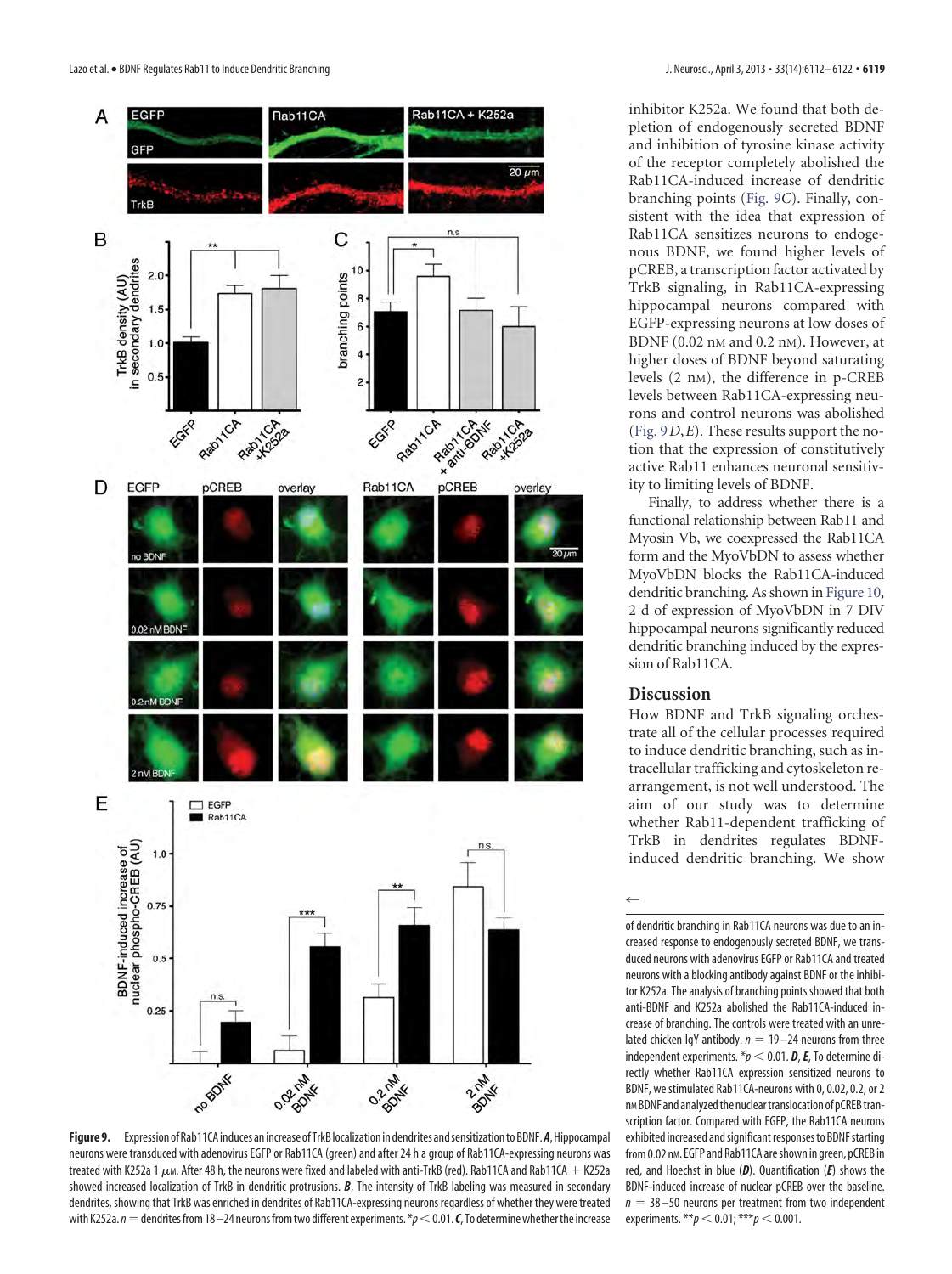that Rab11 activity is required for BDNFdependent dendritic branching by a mechanism in which TrkB activates the monomeric GTPase Rab11. We propose a model in which dendritic activation of Rab11 would increase recycling by promoting the interaction of Rab11 with Myosin Vb, increasing the amount of Rab11-positive endosomes in secondary dendrites, a process that would require actin filaments. Because Rab11 endosomes carry TrkB, sustained Rab11 activity results in increased endogenous TrkB receptor levels in dendrites, implying that this mechanism potentiatesTrkB signalingin dendrites [\(Fig. 11](#page-8-1)*A*). Therefore, this process provides a positive feedback mechanism to induce BDNF-dependent protrusion and the outgrowth of dendritic branches.

Rab11 GTPase has emerged as an important modulator of cellular transport by regulating the alternative association of recycling endosomes to actin-based or microtubule-based vesicular transport machineries (see below), allowing the delivery of cellular components or signaling molecules to specific locations in the cell [\(Jing and Prekeris, 2009\)](#page-10-21). In this form, Rab11 regulates several cellular functions, such as asymmetric cell division and cytokinesis, phagocytosis, polarization, lateral membrane growth, axonal growth, and BDNF-induced dendritic branching (our work; [\(Cox et al., 2000;](#page-9-8) [Lapierre et al.,](#page-10-17) [2001;](#page-10-17) [Pelissier et al., 2003;](#page-10-22) [Riggs et al.,](#page-10-23) [2007;](#page-10-23) [Cao et al., 2008;](#page-9-9) [Takano et al., 2010;](#page-10-24) [Linford et al., 2012\)](#page-10-25). Rab11 endosomes move using different molecular motors. When moving along microfilaments, the endosomes engage the actin-based Myosin Vb motor for short-distance vesicular movements (e.g., allowing the fusion of Rab11 vesicles with the plasma membrane; [Lapierre et al., 2001\)](#page-10-17). Rab11 also associates with the microtubule-based motors dynein and kinesin through different effectors, allowing Rab11 endosomes to move from the cell body to distal processes such as the axonal terminal, as



<span id="page-8-0"></span>**Figure 10.** Expression ofMyosin Vb dominant-negative blocks Rab11CA-induced dendritic branching.*A*,Hippocampal neurons were cotransfected with Rab11CA-mCherry (red) and MyoVbDN-EGFP or EGFP (green) and stimulated with 4 nM BDNF (100 ng/ml) for 48 h. Cotransfected neurons were also labeled with anti-MAP2 (black) for morphometric analysis. *B*, The number of branching points showed that expression of MyoVbDN mutant abolished Rab11CA-induced increase of dendritic arborization significantly, showing a functional relationship between Rab11 GTPase and the actin-dependent motor protein Myosin Vb toward the ramification of dendrites.  $n = 16 - 23$  neurons from two independent experiments. \*\* $p < 0.001$ .



<span id="page-8-1"></span>Figure 11. Working model. A, Our results suggest that there is a reciprocal interplay between BDNF/TrkB signaling and the Rab11-dependent trafficking. It is known that different plastic stimuli are translated into an increase of available BDNF. BDNFinduced neurotrophic signaling increased the amount of the GTP-bound form of Rab11 that was available to interact with effectors such as as Myosin Vb. Rab11 and MyoVb regulated the recycling and accumulation of receptor in dendrites (B), sensitizing neurons to BDNF and promoting the protrusion of new branches in restricted localizations. *B*, To interpret our results related to the mechanism of Rab11 endosome accumulation in dendrites after BDNF treatment, we can visualize the cell body and the dendritic compartment astwoseparated compartments. There are many more Rab11-positive endosomes inthesomathan inthe dendritic compartment. At steady state, equal numbers of Rab11-positive vesicles are entering and leaving the dendritic compartment at any given time. When BDNF is added, cargoes of Rab11-positive endosomes such as TrkB begin to recycle, becoming more stationary. This process implies that fewer Rab11 vesicles leave the dendritic compartment than those that enter it. As a result, the number of Rab11 vesicles in the dendritic compartment increases rapidly.

shown in sympathetic neurons [\(Ng and Tang, 2008;](#page-10-26) [Hirokawa et](#page-10-27) [al., 2010;](#page-10-27) [Takano et al., 2010\)](#page-10-24). These results suggest that there is a switch mechanism between Rab11-associated motors for the control of vesicle transport. Indeed, this mechanism has been recently proposed for the recycling of Langerin (a c-type lectin receptor), in which the association of Rab11 endosomes with microtubule- and actin-based motors requires a sequential move from perinuclear endosomes to the plasma membrane [\(Gidon et](#page-9-10) [al., 2012\)](#page-9-10). Supporting a switch of Rab11 endosomes from microtubule to microfilament in dendrites, Rab11GDP can interact with protrudin, which serves as an adaptor to link Rab11-GDP to the microtubule-associated motor KIF5 [\(Matsuzaki et al., 2011\)](#page-10-28). Therefore, it is possible that nonactive Rab11 endosomal trafficking is coupled to protrudin/KIF5 in microtubules but switches to

microfilaments by interacting with Myosin Vb when Rab11 is in the GTP-bound form.

To our knowledge, our study provides the first evidence indicating that a signaling receptor regulates the activity and dynamics of Rab11-positive endosomes to induce a cellular response. We have modified a classic technique used to measure the activity of the monomeric GTPase RhoA *in situ* [\(Gehler et al., 2004\)](#page-9-3), allowing us to detect the location of activated Rab11. This technique makes it possible not only to detect the total active monomeric GTPase in the cell (or the GTP-bound form), but also to identify the cellular compartment in which the activity is increased or decreased. Complementary live-cell imaging experiments indicated that BDNF rapidly increases the abundance of Rab11-positive endosomes in secondary dendrites. We observed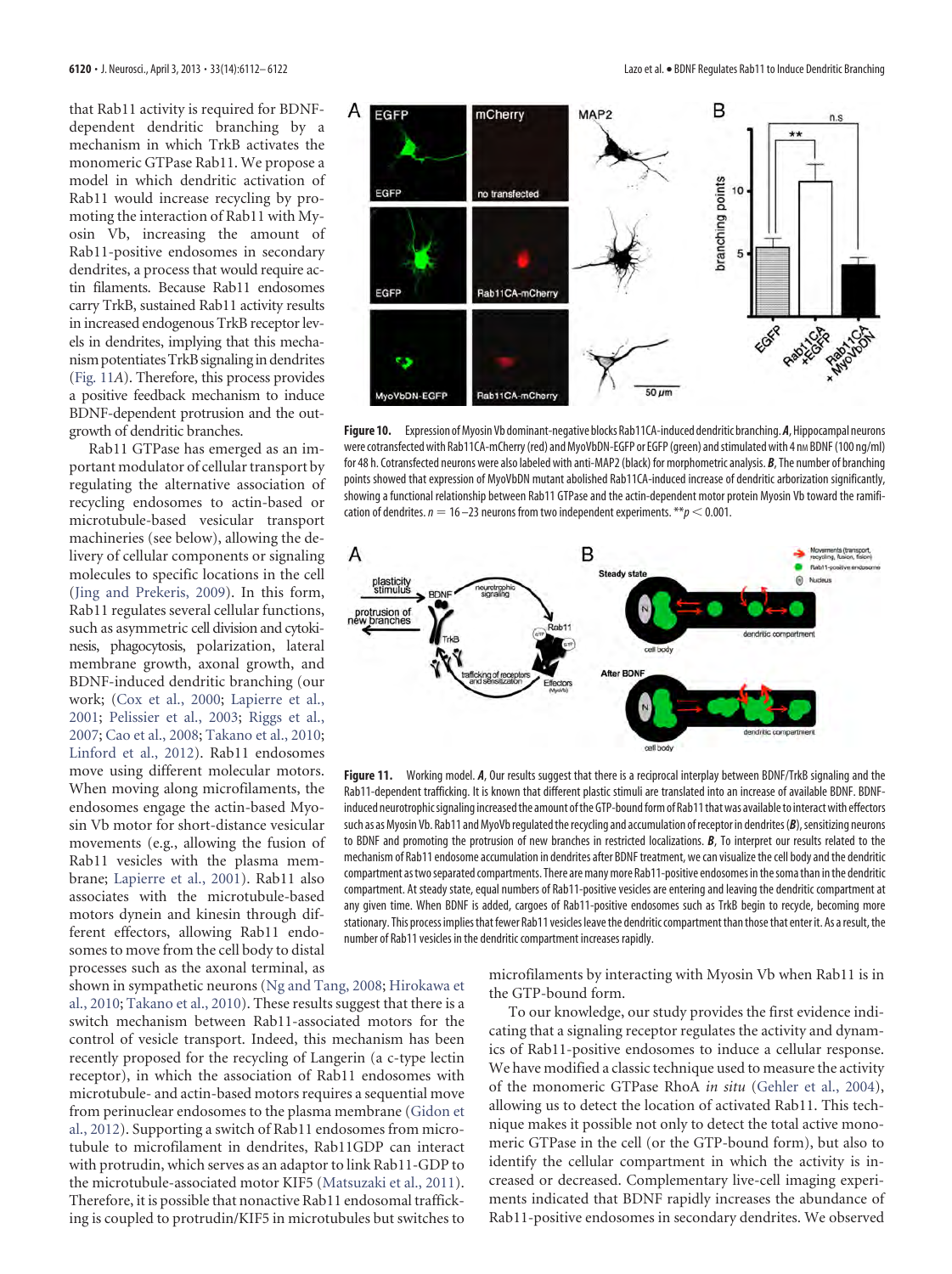that dendritic Rab11 endosome movements were bidirectional, exhibiting fusion and dispersion of packets and movements back and forth to and from the cell body. However, when BDNF was added to the culture media, the fluorescence associated with Rab11-EGFP in secondary dendrites increased significantly. In addition, these endosomes appeared to be less mobile and enlarged compared with the endosomes in the same dendrite before BDNF treatment. This is consistent with the fact that BDNFinduced enrichment of Rab11 endosomes in dendrites depends on actin filaments, which is a common feature of Rab11 dependent recycling to the plasma membrane in different cell types [\(Lapierre et al., 2001;](#page-10-17) [Fan et al., 2004;](#page-9-2) [Nedvetsky et al.,](#page-10-29) [2007\)](#page-10-29). To explain our results, we propose a working model in which under basal conditions, Rab11 vesicles are moving inside the dendrites associated to microtubule-based motors. When BDNF activates TrkB signaling in dendrites, it promotes the interaction of Rab11 endosomes with Myosin Vb. In dendrites, this process would increase locally the recycling of TrkB to the plasma membrane. Finally, TrkB associated with Rab11 endosomes would stay in the dendritic recycling pathway rather than return to the cell body [\(Fig. 11](#page-8-1)*B*). This model is consistent with the increase of endogenous TrkB in dendrites when constitutively active Rab11 was expressed in hippocampal neurons and with the prominent recycling of TrkB in dendrites relative to the cell bodies.

Although we have provided the first evidence that BDNF regulates Rab11 endosomes, an intriguing question remains: how activated TrkB regulates the activity of Rab11. The biological function of the Rab GTPases depends on the association of their GTP-bound forms to effector proteins. Because Rabs have limited rate of GDP and GTP exchange, the interchange is promoted by guanine nucleotide exchange factors (GEFs). However, to date, no GEFs have been reported for the Rab11 family members Rab11a, Rab11b, and Rab25 [\(Linford et al., 2012\)](#page-10-25). Huntingtin and LMTK1/AATYK1, two proteins that regulate the morphology of hippocampal neurons, have been reported to positively regulate the GDP/GTP exchange rate of Rab11; nevertheless, none of these proteins interacts directly with Rab11 [\(Li et al.,](#page-10-30) [2008;](#page-10-30) [Takano et al., 2010\)](#page-10-24). A plausible explanation for the lack of promising Rab11-GEF candidates is that they are protein complexes. Indeed, it has been shown that TRAPPII is a protein complex that functions as GEF for the yeast Rab11 homolog Ypt31/ Ypt32 [\(Morozova et al., 2006\)](#page-10-31). Extensive experimental work will be needed to establish the identity of Rab11-positive regulators in mammals. While this article was under review, a DENN family member with GEF activity for Rab11 in *Drosophila* was reported [\(Xiong et al., 2012\)](#page-10-32).

Internalization is required for Akt activation and the regulation of neuronal morphology by BDNF in hippocampal neurons. It is possible that Rab11 dendritic endosomes are functionally equivalent to the apical endosomes of polarized cells, which could also serve as a platform for recruiting signaling molecules such as phosphoinositide-dependent kinase-1 (PDK1), the kinase that activates Akt and atypical protein kinase C [\(Zheng et al., 2008;](#page-11-2) [Mashukova et al., 2012\)](#page-10-33). The idea that the internalization and postendocytic trafficking of receptors is required to turn on specific signaling pathways has been proposed for several signaling receptors, including neurotrophin receptors [\(Bronfman et al.,](#page-9-1) [2007;](#page-9-1) [Sorkin and von Zastrow, 2009\)](#page-10-34). In addition to the known function of receptor trafficking in signaling, our model offers a plausible mechanism to induce a transitory concentration of endosomes and signaling molecules in a particular location of the cell, in this case the dendrites of neurons, by increasing Rab11 dependent recycling.

Another interesting implication of our findings is that BDNF might influence the transport of other Rab11 endosome cargos, including important regulators of neuronal physiology. Indeed, AMPA receptors and adhesion molecules such as *N*-cadherin are transported within dendritic Rab11 endosomes [\(Park et al., 2006;](#page-10-8) [Wang et al., 2008;](#page-10-20) [Kawauchi et al., 2010\)](#page-10-35). Rab11-positive endosomes carrying AMPA receptors are found near the base of spines and filopodia, where they are sensitive to local signals that insert AMPA receptors into spines upon calcium influx [\(Kopec and](#page-10-7) [Malinow, 2006;](#page-10-7) [Park et al., 2006\)](#page-10-8). The calcium sensor is Myosin Vb, which is activated by calcium influx, increasing its association with Rab11 endosomes and triggering the insertion of AMPAR into the plasma membrane. TrkB also localizes to dendrites and regulates spine morphology and long-term potentiation [\(Santi et](#page-10-36) [al., 2006;](#page-10-36) [Minichiello, 2009;](#page-10-37) [Yoshii and Constantine-Paton,](#page-11-3) [2010\)](#page-11-3). Therefore, it is possible that TrkB signaling increases AMPA receptor localization in spines, thus increasing long-term potentiation through a mechanism that requires a TrkB-induced increase in Rab11 activity and association with Myosin Vb [\(Lise´](#page-10-19) [et al., 2006;](#page-10-19) [Wang et al., 2008\)](#page-10-20).

Finally, BDNF signaling and Rab11 have been independently implicated in correcting pathological phenotypes in neurons and restoring structural plasticity in neurological disorders such as Huntington's disease [\(Ferrer et al., 1999;](#page-9-11) [Lynch et al., 2007;](#page-10-38) [Richards et al., 2011\)](#page-10-39). Our results raise the possibility that the restorative effects of BDNF are mediated via a direct effect on regulating Rab11-GTPase activity.

#### <span id="page-9-7"></span>**References**

- Ascaño M, Richmond A, Borden P, Kuruvilla R (2009) Axonal targeting of Trk receptors via transcytosis regulates sensitivity to neurotrophin responses. J Neurosci 29:11674 –11685. [CrossRef](http://dx.doi.org/10.1523/JNEUROSCI.1542-09.2009) [Medline](http://www.ncbi.nlm.nih.gov/pubmed/19759314)
- <span id="page-9-5"></span>Bolte S, Cordelieres FP (2006) A guided tour into subcellular colocalization analysis in light microscopy. J Microscopy 224:213–232. [CrossRef](http://dx.doi.org/10.1111/j.1365-2818.2006.01706.x)
- <span id="page-9-1"></span>Bronfman FC, Escudero CA, Weis J, Kruttgen A (2007) Endosomal transport of neurotrophins: roles in signaling and neurodegenerative diseases. Dev Neurobiol 67:1183–1203. [CrossRef](http://dx.doi.org/10.1002/dneu.20513) [Medline](http://www.ncbi.nlm.nih.gov/pubmed/17514710)
- <span id="page-9-9"></span>Cao J, Albertson R, Riggs B, Field CM, Sullivan W (2008) Nuf, a Rab11 effector, maintains cytokinetic furrow integrity by promoting local actin polymerization. J Cell Biol 182:301–313. [CrossRef](http://dx.doi.org/10.1083/jcb.200712036) [Medline](http://www.ncbi.nlm.nih.gov/pubmed/18644888)
- <span id="page-9-0"></span>Cheung ZH, Chin WH, Chen Y, Ng YP, Ip NY (2007) Cdk5 is involved in BDNF-stimulated dendritic growth in hippocampal neurons. PLoS Biol 5:e63. [CrossRef](http://dx.doi.org/10.1371/journal.pbio.0050063) [Medline](http://www.ncbi.nlm.nih.gov/pubmed/17341134)
- <span id="page-9-6"></span>Chu BB, Ge L, Xie C, Zhao Y, Miao HH, Wang J, Li BL, Song BL (2009) Requirement of myosin Vb.Rab11a.Rab11-FIP2 complex in cholesterolregulated translocation of NPC1L1 to the cell surface. J Biol Chem 284: 22481–22490. [CrossRef](http://dx.doi.org/10.1074/jbc.M109.034355) [Medline](http://www.ncbi.nlm.nih.gov/pubmed/19542231)
- <span id="page-9-8"></span>Cox D, Lee DJ, Dale BM, Calafat J, Greenberg S (2000) A Rab11-containing rapidly recycling compartment in macrophages that promotes phagocytosis. Proc Natl Acad Sci U S A 97:680 –685. [CrossRef](http://dx.doi.org/10.1073/pnas.97.2.680) [Medline](http://www.ncbi.nlm.nih.gov/pubmed/10639139)
- <span id="page-9-2"></span>Fan GH, Lapierre LA, Goldenring JR, Sai J, Richmond A (2004) Rab11 family interacting protein 2 and myosin Vb are required for CXCR2 recycling and receptor-mediated chemotaxis. Mol Biol Cell 15:2456 –2469. [CrossRef](http://dx.doi.org/10.1091/mbc.E03-09-0706) [Medline](http://www.ncbi.nlm.nih.gov/pubmed/15004234)
- <span id="page-9-11"></span>Ferrer I, Marín C, Rey MJ, Ribalta T, Goutan E, Blanco R, Tolosa E, Marti E (1999) BDNF and full-length and truncated TrkB expression in Alzheimer disease. Implications in therapeutic strategies. J Neuropathol Exp Neurol 58:729 –739. [CrossRef](http://dx.doi.org/10.1097/00005072-199907000-00007) [Medline](http://www.ncbi.nlm.nih.gov/pubmed/10411343)
- <span id="page-9-3"></span>Gehler S, Gallo G, Veien E, Letourneau PC (2004) p75 neurotrophin receptor signaling regulates growth cone filopodial dynamics through modulating RhoA activity. J Neurosci 24:4363–4372. [CrossRef](http://dx.doi.org/10.1523/JNEUROSCI.0404-04.2004) [Medline](http://www.ncbi.nlm.nih.gov/pubmed/15128850)
- <span id="page-9-10"></span>Gidon A, Bardin S, Cinquin B, Boulanger J, Waharte F, Heliot L, de la Salle H, Hanau D, Kervrann C, Goud B, Salamero J (2012) A Rab11A/myosin Vb/Rab11-FIP2 complex frames two late recycling steps of langerin from the ERC to the plasma membrane. Traffic 13:815–833. [CrossRef](http://dx.doi.org/10.1111/j.1600-0854.2012.01354.x) [Medline](http://www.ncbi.nlm.nih.gov/pubmed/22420646)
- <span id="page-9-4"></span>Goetze B, Grunewald B, Baldassa S, Kiebler M (2004) Chemically controlled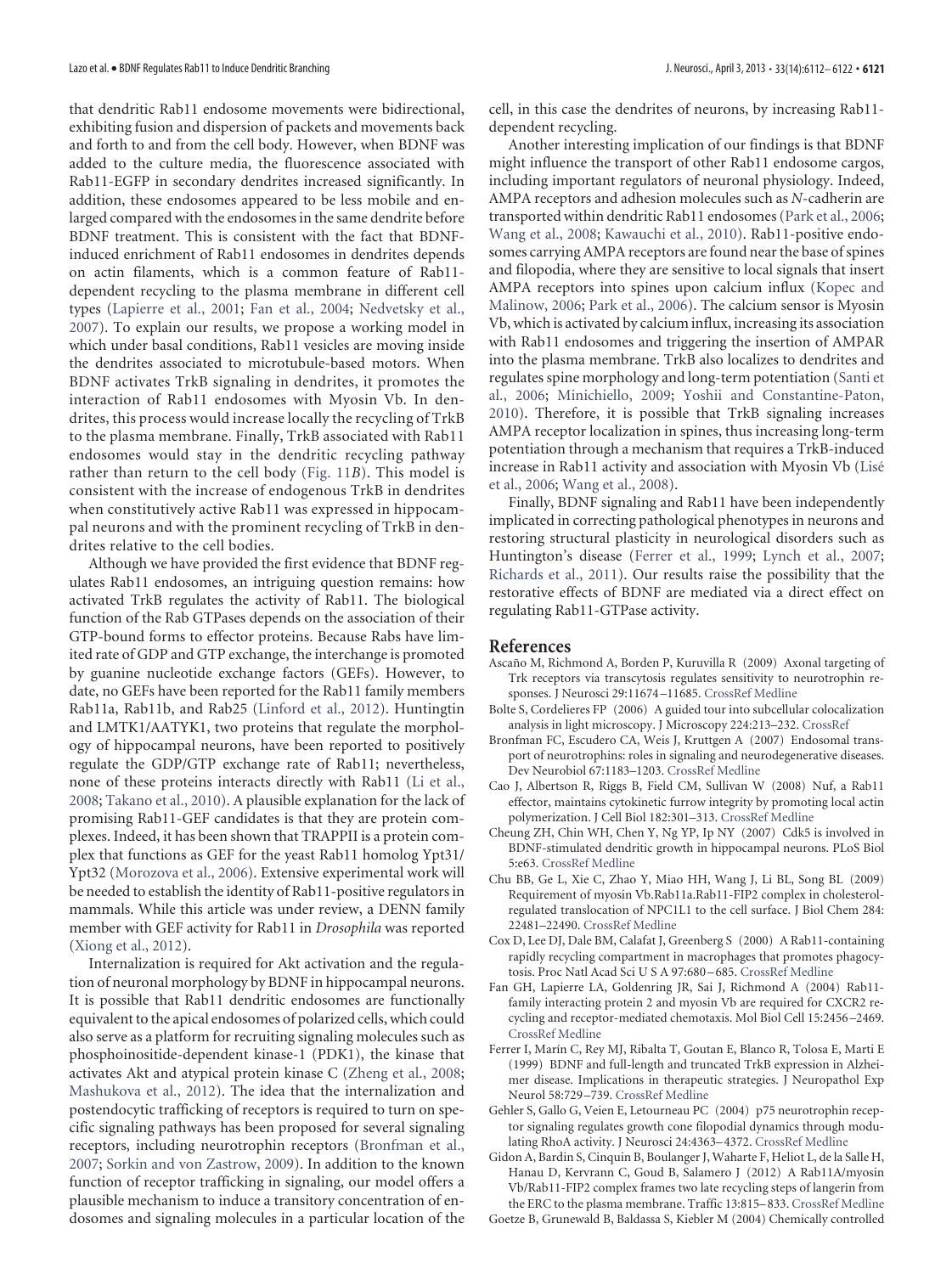formation of a DNA/calcium phosphate coprecipitate: application for transfection of mature hippocampal neurons. J Neurobiol 60:517–525. [CrossRef](http://dx.doi.org/10.1002/neu.20073) [Medline](http://www.ncbi.nlm.nih.gov/pubmed/15307155)

- <span id="page-10-15"></span>Hales CM, Griner R, Hobdy-Henderson KC, Dorn MC, Hardy D, Kumar R, Navarre J, Chan EK, Lapierre LA, Goldenring JR (2001) Identification and characterization of a family of Rab11-interacting proteins. J Biol Chem 276:39067–39075. [CrossRef](http://dx.doi.org/10.1074/jbc.M104831200) [Medline](http://www.ncbi.nlm.nih.gov/pubmed/11495908)
- <span id="page-10-18"></span>Hales CM, Vaerman JP, Goldenring JR (2002) Rab11 family interacting protein 2 associates with Myosin Vb and regulates plasma membrane recycling. J Biol Chem 277:50415–50421. [CrossRef](http://dx.doi.org/10.1074/jbc.M209270200) [Medline](http://www.ncbi.nlm.nih.gov/pubmed/12393859)
- <span id="page-10-27"></span>Hirokawa N, Niwa S, Tanaka Y (2010) Molecular motors in neurons: transport mechanisms and roles in brain function, development, and disease. Neuron 68:610 –638. [CrossRef](http://dx.doi.org/10.1016/j.neuron.2010.09.039) [Medline](http://www.ncbi.nlm.nih.gov/pubmed/21092854)
- <span id="page-10-2"></span>Horch HW, Katz LC (2002) BDNF release from single cells elicits local dendritic growth in nearby neurons. Nat Neurosci 5:1177–1184. [CrossRef](http://dx.doi.org/10.1038/nn927) [Medline](http://www.ncbi.nlm.nih.gov/pubmed/12368805)
- <span id="page-10-4"></span>Jaworski J, Spangler S, Seeburg DP, Hoogenraad CC, Sheng M (2005) Control of dendritic arborization by the phosphoinositide-3 -kinase-Aktmammalian target of rapamycin pathway. J Neurosci 25:11300 –11312. [CrossRef](http://dx.doi.org/10.1523/JNEUROSCI.2270-05.2005) [Medline](http://www.ncbi.nlm.nih.gov/pubmed/16339025)
- <span id="page-10-21"></span>Jing J, Prekeris R (2009) Polarized endocytic transport: the roles of Rab11 and Rab11-FIPs in regulating cell polarity. Histol Histopathol 24:1171–1180. [Medline](http://www.ncbi.nlm.nih.gov/pubmed/19609864)
- <span id="page-10-35"></span>Kawauchi T, Sekine K, Shikanai M, Chihama K, Tomita K, Kubo K, Nakajima K, Nabeshima Y, Hoshino M (2010) Rab GTPases-dependent endocytic pathways regulate neuronal migration and maturation through *N*-cadherin trafficking. Neuron 67:588 –602. [CrossRef](http://dx.doi.org/10.1016/j.neuron.2010.07.007) [Medline](http://www.ncbi.nlm.nih.gov/pubmed/20797536)
- <span id="page-10-11"></span>Kennedy MJ, Ehlers MD (2006) Organelles and trafficking machinery for postsynaptic plasticity. Annu Rev Neurosci 29:325–362. [CrossRef](http://dx.doi.org/10.1146/annurev.neuro.29.051605.112808) [Medline](http://www.ncbi.nlm.nih.gov/pubmed/16776589)
- <span id="page-10-7"></span>Kopec C, Malinow R (2006) Neuroscience. Matters of size. Science 314: 1554 –1555. [CrossRef](http://dx.doi.org/10.1126/science.1137595) [Medline](http://www.ncbi.nlm.nih.gov/pubmed/17158312)
- <span id="page-10-5"></span>Kumar V, Zhang MX, Swank MW, Kunz J, Wu GY (2005) Regulation of dendritic morphogenesis by Ras-PI3K-Akt-mTOR and Ras-MAPK signaling pathways. J Neurosci 25:11288 –11299. [CrossRef](http://dx.doi.org/10.1523/JNEUROSCI.2284-05.2005) [Medline](http://www.ncbi.nlm.nih.gov/pubmed/16339024)
- <span id="page-10-17"></span>Lapierre LA, Kumar R, Hales CM, Navarre J, Bhartur SG, Burnette JO, Provance DW Jr, Mercer JA, Bähler M, Goldenring JR (2001) Myosin vb is associated with plasma membrane recycling systems. Mol Biol Cell 12:1843–1857. [Medline](http://www.ncbi.nlm.nih.gov/pubmed/11408590)
- <span id="page-10-30"></span>Li X, Sapp E, Valencia A, Kegel KB, Qin ZH, Alexander J, Masso N, Reeves P, Ritch JJ, Zeitlin S, Aronin N, Difiglia M (2008) A function of huntingtin in guanine nucleotide exchange on Rab11. Neuroreport 19:1643–1647. [CrossRef](http://dx.doi.org/10.1097/WNR.0b013e328315cd4c) [Medline](http://www.ncbi.nlm.nih.gov/pubmed/18845944)
- <span id="page-10-25"></span>Linford A, Yoshimura S, Nunes Bastos R, Langemeyer L, Gerondopoulos A, Rigden DJ, Barr FA (2012) Rab14 and its exchange factor FAM116 link endocytic recycling and adherens junction stability in migrating cells. Dev Cell 22:952–966. [CrossRef](http://dx.doi.org/10.1016/j.devcel.2012.04.010) [Medline](http://www.ncbi.nlm.nih.gov/pubmed/22595670)
- <span id="page-10-19"></span>Lise´ MF, Wong TP, Trinh A, Hines RM, Liu L, Kang R, Hines DJ, Lu J, Goldenring JR, Wang YT, El-Husseini A (2006) Involvement of myosin Vb in glutamate receptor trafficking. J Biol Chem 281:3669 –3678. [CrossRef](http://dx.doi.org/10.1074/jbc.M511725200) [Medline](http://www.ncbi.nlm.nih.gov/pubmed/16338934)
- <span id="page-10-38"></span>Lynch G, Kramar EA, Rex CS, Jia Y, Chappas D, Gall CM, Simmons DA (2007) Brain-derived neurotrophic factor restores synaptic plasticity in a knock-in mouse model of Huntington's disease. J Neurosci 27:4424 –4434. [CrossRef](http://dx.doi.org/10.1523/JNEUROSCI.5113-06.2007) [Medline](http://www.ncbi.nlm.nih.gov/pubmed/17442827)
- <span id="page-10-33"></span>Mashukova A, Forteza R, Wald FA, Salas PJ (2012) PDK1 in apical signaling endosomes participates in the rescue of the polarity complex atypical PKC by intermediate filaments in intestinal epithelia. Mol Biol Cell 23:1664 –1674. [CrossRef](http://dx.doi.org/10.1091/mbc.E11-12-0988) [Medline](http://www.ncbi.nlm.nih.gov/pubmed/22398726)
- <span id="page-10-28"></span>Matsuzaki F, Shirane M, Matsumoto M, Nakayama KI (2011) Protrudin serves as an adaptor molecule that connects KIF5 and its cargoes in vesicular transport during process formation. Mol Biol Cell 22:4602–4620. [CrossRef](http://dx.doi.org/10.1091/mbc.E11-01-0068) [Medline](http://www.ncbi.nlm.nih.gov/pubmed/21976701)
- <span id="page-10-10"></span>Maxfield FR, McGraw TE (2004) Endocytic recycling. Nat Rev Mol Cell Biol 5:121–132. [CrossRef](http://dx.doi.org/10.1038/nrm1315) [Medline](http://www.ncbi.nlm.nih.gov/pubmed/15040445)
- <span id="page-10-16"></span>Meyers JM, Prekeris R (2002) Formation of mutually exclusive Rab11 complexes with members of the family of Rab11-interacting proteins regulates Rab11 endocytic targeting and function. J Biol Chem 277:49003–49010. [CrossRef](http://dx.doi.org/10.1074/jbc.M205728200) [Medline](http://www.ncbi.nlm.nih.gov/pubmed/12376546)
- <span id="page-10-37"></span>Minichiello L (2009) TrkB signalling pathways in LTP and learning. Nat Rev Neurosci 10:850 –860. [CrossRef](http://dx.doi.org/10.1038/nrn2738) [Medline](http://www.ncbi.nlm.nih.gov/pubmed/19927149)
- <span id="page-10-31"></span>Morozova N, Liang Y, Tokarev AA, Chen SH, Cox R, Andrejic J, Lipatova Z,

Sciorra VA, Emr SD, Segev N (2006) TRAPPII subunits are required for the specificity switch of a Ypt-Rab GEF. Nat Cell Biol 8:1263–1269. [CrossRef](http://dx.doi.org/10.1038/ncb1489) [Medline](http://www.ncbi.nlm.nih.gov/pubmed/17041589)

- <span id="page-10-29"></span>Nedvetsky PI, Stefan E, Frische S, Santamaria K, Wiesner B, Valenti G, Hammer JA 3rd, Nielsen S, Goldenring JR, Rosenthal W, Klussmann E (2007) A Role of myosin Vb and Rab11-FIP2 in the aquaporin-2 shuttle. Traffic 8:110 –123. [CrossRef](http://dx.doi.org/10.1111/j.1600-0854.2006.00508.x) [Medline](http://www.ncbi.nlm.nih.gov/pubmed/17156409)
- <span id="page-10-26"></span>Ng EL, Tang BL (2008) Rab GTPases and their roles in brain neurons and glia. Brain Res Rev 58:236 –246. [CrossRef](http://dx.doi.org/10.1016/j.brainresrev.2008.04.006) [Medline](http://www.ncbi.nlm.nih.gov/pubmed/18485483)
- <span id="page-10-8"></span>Park M, Salgado JM, Ostroff L, Helton TD, Robinson CG, Harris KM, Ehlers MD (2006) Plasticity-induced growth of dendritic spines by exocytic trafficking from recycling endosomes. Neuron 52:817–830. [CrossRef](http://dx.doi.org/10.1016/j.neuron.2006.09.040) [Medline](http://www.ncbi.nlm.nih.gov/pubmed/17145503)
- <span id="page-10-22"></span>Pelissier A, Chauvin JP, Lecuit T (2003) Trafficking through Rab11 endosomes is required for cellularization during *Drosophila* embryogenesis. Curr Biol 13:1848 –1857. [CrossRef](http://dx.doi.org/10.1016/j.cub.2003.10.023) [Medline](http://www.ncbi.nlm.nih.gov/pubmed/14588240)
- <span id="page-10-39"></span>Richards P, Didszun C, Campesan S, Simpson A, Horley B, Young KW, Glynn P, Cain K, Kyriacou CP, Giorgini F, Nicotera P (2011) Dendritic spine loss and neurodegeneration is rescued by Rab11 in models of Huntington's disease. Cell Death Differ 18:191–200. [CrossRef](http://dx.doi.org/10.1038/cdd.2010.127) [Medline](http://www.ncbi.nlm.nih.gov/pubmed/21217767)
- <span id="page-10-23"></span>Riggs B, Fasulo B, Royou A, Mische S, Cao J, Hays TS, Sullivan W (2007) The concentration of Nuf, a Rab11 effector, at the microtubuleorganizing center is cell cycle regulated, dynein-dependent, and coincides with furrow formation. Mol Biol Cell 18:3313–3322. [CrossRef](http://dx.doi.org/10.1091/mbc.E07-02-0146) [Medline](http://www.ncbi.nlm.nih.gov/pubmed/17581858)
- <span id="page-10-36"></span>Santi S, Cappello S, Riccio M, Bergami M, Aicardi G, Schenk U, Matteoli M, Canossa M (2006) Hippocampal neurons recycle BDNF for activitydependent secretion and LTP maintenance. EMBO J 25:4372–4380. [CrossRef](http://dx.doi.org/10.1038/sj.emboj.7601303) [Medline](http://www.ncbi.nlm.nih.gov/pubmed/16957779)
- <span id="page-10-12"></span>Saraste J, Goud B (2007) Functional symmetry of endomembranes. Mol Biol Cell 18:1430 –1436. [CrossRef](http://dx.doi.org/10.1091/mbc.E06-10-0933) [Medline](http://www.ncbi.nlm.nih.gov/pubmed/17267686)
- <span id="page-10-6"></span>Satoh D, Sato D, Tsuyama T, Saito M, Ohkura H, Rolls MM, Ishikawa F, Uemura T (2008) Spatial control of branching within dendritic arbors by dynein-dependent transport of Rab5-endosomes. Nat Cell Biol 10: 1164 –1171. [CrossRef](http://dx.doi.org/10.1038/ncb1776) [Medline](http://www.ncbi.nlm.nih.gov/pubmed/18758452)
- <span id="page-10-13"></span>Shimada A, Mason CA, Morrison ME (1998) TrkB signaling modulates spine density and morphology independent of dendrite structure in cultured neonatal Purkinje cells. J Neurosci 18:8559 –8570. [Medline](http://www.ncbi.nlm.nih.gov/pubmed/9786964)
- <span id="page-10-14"></span>Sholl DA (1953) Dendritic organization in the neurons of the visual and motor cortices of the cat. J Anat 87:387–406. [Medline](http://www.ncbi.nlm.nih.gov/pubmed/13117757)
- <span id="page-10-34"></span>Sorkin A, von Zastrow M (2009) Endocytosis and signalling: intertwining molecular networks. Nat Rev Mol Cell Biol 10:609 –622. [CrossRef](http://dx.doi.org/10.1038/nrm2748) [Medline](http://www.ncbi.nlm.nih.gov/pubmed/19696798)
- <span id="page-10-24"></span>Takano T, Tsutsumi K, Saito T, Asada A, Tomomura M, Fukuda M, Hisanaga S (2010) AATYK1A phosphorylation by Cdk5 regulates the recycling endosome pathway. Genes to cells: devoted to molecular and cellular mechanisms 15:783–797. [CrossRef](http://dx.doi.org/10.1111/j.1365-2443.2010.01419.x)
- <span id="page-10-3"></span>Takemoto-Kimura S, Ageta-Ishihara N, Nonaka M, Adachi-Morishima A, Mano T, Okamura M, Fujii H, Fuse T, Hoshino M, Suzuki S, Kojima M, Mishina M, Okuno H, Bito H (2007) Regulation of dendritogenesis via a lipid-raft-associated  $Ca^{2+}/cal$ calmodulin-dependent protein kinase CLICK-III/CaMKIgamma. Neuron 54:755–770. [CrossRef](http://dx.doi.org/10.1016/j.neuron.2007.05.021) [Medline](http://www.ncbi.nlm.nih.gov/pubmed/17553424)
- <span id="page-10-9"></span>Ullrich O, Reinsch S, Urbé S, Zerial M, Parton RG (1996) Rab11 regulates recycling through the pericentriolar recycling endosome. J Cell Biol 135: 913–924. [CrossRef](http://dx.doi.org/10.1083/jcb.135.4.913) [Medline](http://www.ncbi.nlm.nih.gov/pubmed/8922376)
- <span id="page-10-20"></span>Wang Z, Edwards JG, Riley N, Provance DW Jr, Karcher R, Li XD, Davison IG, Ikebe M, Mercer JA, Kauer JA, Ehlers MD (2008) Myosin Vb mobilizes recycling endosomes and AMPA receptors for postsynaptic plasticity. Cell 135:535–548. [CrossRef](http://dx.doi.org/10.1016/j.cell.2008.09.057) [Medline](http://www.ncbi.nlm.nih.gov/pubmed/18984164)
- Watson A, Latchman D (1996) Gene delivery into neuronal cells by calcium phosphate-mediated transfection. Methods 10:289 –291. [CrossRef](http://dx.doi.org/10.1006/meth.1996.0105) [Medline](http://www.ncbi.nlm.nih.gov/pubmed/8954840)
- <span id="page-10-32"></span>Xiong B, Bayat V, Jaiswal M, Zhang K, Sandoval H, CharngWL, Li T, David G, Duraine L, Lin YQ, Neely GG, Yamamoto S, Bellen HJ (2012) Crag Is a GEF for Rab11 required for rhodopsin trafficking and maintenance of adult photoreceptor cells. PLoS Biol 10:e1001438. [CrossRef](http://dx.doi.org/10.1371/journal.pbio.1001438) [Medline](http://www.ncbi.nlm.nih.gov/pubmed/23226104)
- <span id="page-10-1"></span>Xu B, Zang K, Ruff NL, Zhang YA, McConnell SK, Stryker MP, Reichardt LF (2000) Cortical degeneration in the absence of neurotrophin signaling: dendritic retraction and neuronal loss after removal of the receptor TrkB. Neuron 26:233–245. [CrossRef](http://dx.doi.org/10.1016/S0896-6273(00)81153-8) [Medline](http://www.ncbi.nlm.nih.gov/pubmed/10798407)
- <span id="page-10-0"></span>Yan Q, Radeke MJ, Matheson CR, Talvenheimo J, Welcher AA, Feinstein SC